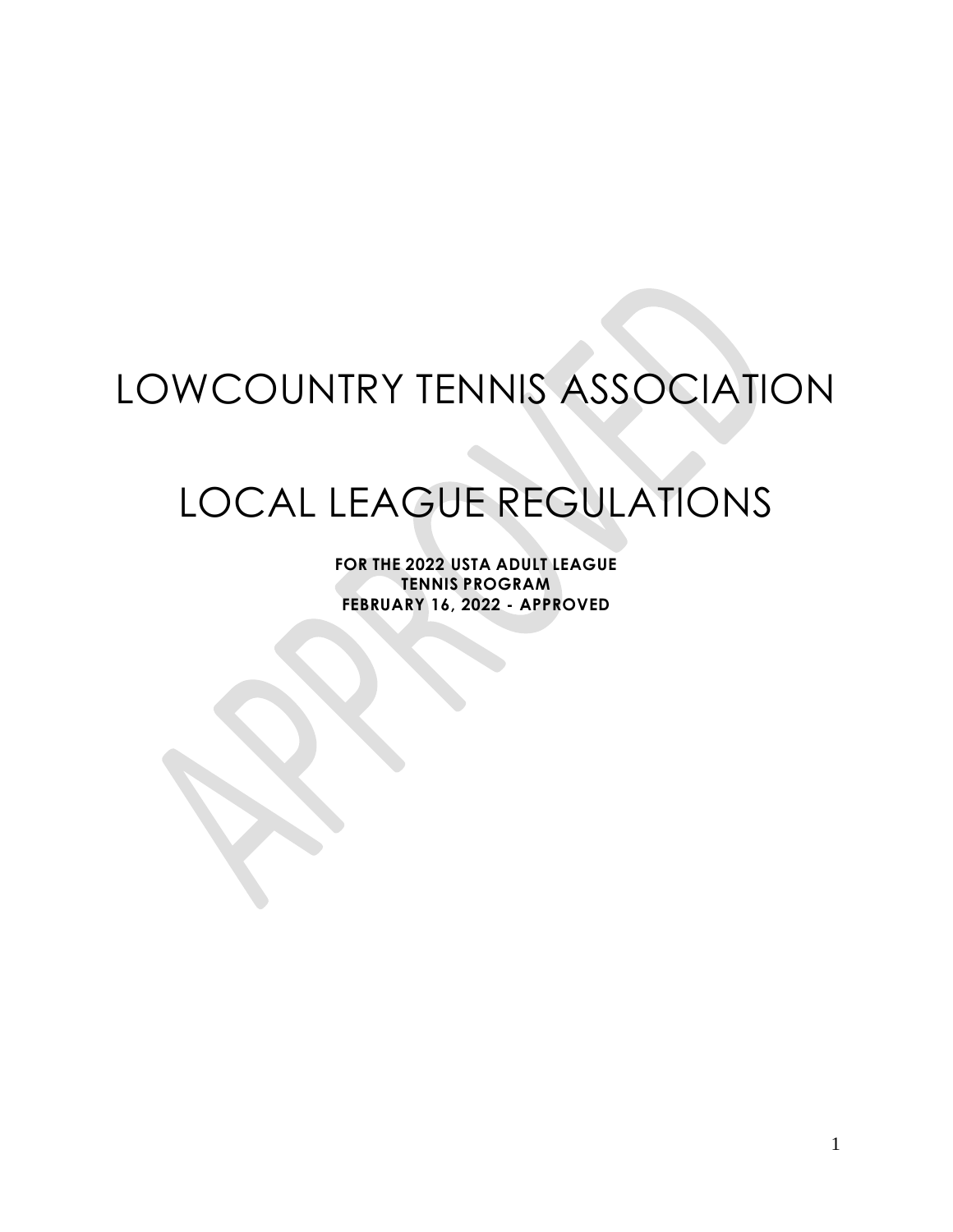## CONTENTS

| 1.20 USTA SC District League Coordinator   |
|--------------------------------------------|
|                                            |
|                                            |
|                                            |
|                                            |
|                                            |
|                                            |
| 5-9. Basic Protocol and Dispute Resolution |
|                                            |
|                                            |
|                                            |
|                                            |
|                                            |
|                                            |
|                                            |
|                                            |
|                                            |
|                                            |
|                                            |
|                                            |
|                                            |
|                                            |
|                                            |
|                                            |
|                                            |
|                                            |
|                                            |
|                                            |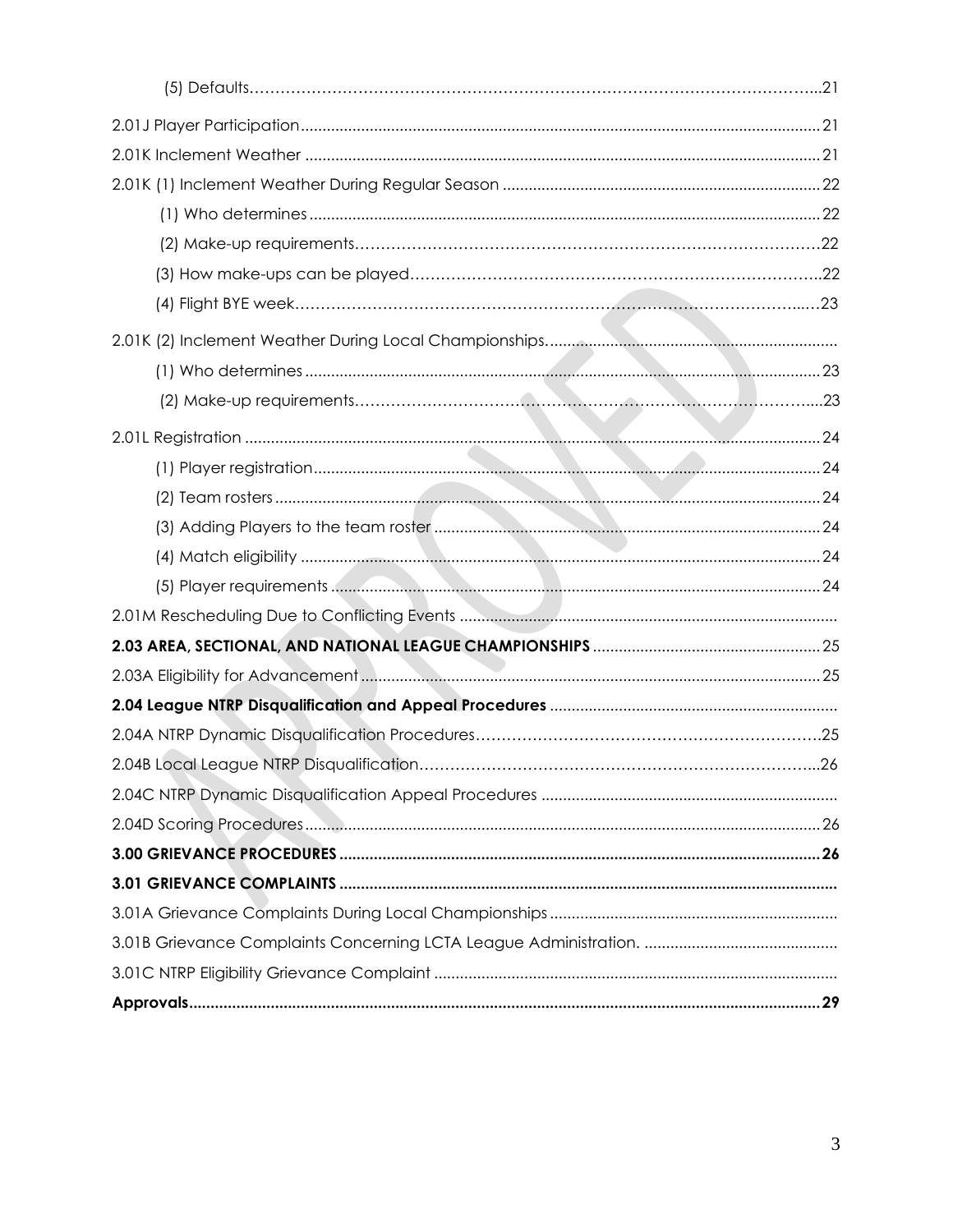#### <span id="page-3-0"></span>**INTRODUCTION**

The following are the regulations for the 202*2* USTA League Tennis Program in the Lowcountry Tennis Association of the South Carolina State of the Southern Section, and they apply to the Adult 18 & Over, 40 & Over, 55 & Over, 65 & Over, 70 & Over and 75 & Over Leagues. These regulations augment the USTA League Tennis 202*2* Regulations, the USTA Southern Sectional Regulations for USTA League Tennis for League Year 2022, the USTA South Carolina State Regulations for USTA League Tennis for League Year 202*2*, the Lowcountry Tennis Association Constitution and the Lowcountry Tennis Association By-Laws. For the most part, Local League Regulations do not repeat rules and regulations found in the other documents. In those instances, where a regulation is repeated, it is repeated verbatim. For a person to understand the full set of regulations that apply to the Lowcountry Tennis Association, it is necessary to have copies of all of the Regulations mentioned above. These regulations can be found on the Lowcountry Tennis Association website **[www.lctatennis.org](http://www.lctatennis.org/)**

National and Southern League and USTA South Carolina League regulationstake precedence Over the Lowcountry Tennis Association Local League Regulations. If any conflicts occur, the Local League Regulations will be Overruled by the other regulations.

It may be necessary to correct or change the Local League Regulations in order to react to changes in USTA League Tennis, Southern Sectional or South Carolina State regulations.

#### <span id="page-3-1"></span>1.00 GENERAL

#### <span id="page-3-2"></span>**1.07 TENNIS BALLS**

The home team must furnish one can of unopened yellow balls for each of the individual matches to be played. In USTA League matches, a standard Type 2 USTA approved ball shall be used. The use of any USTA "transition" ball is prohibited. The Penn pink tennis balls are not approved by the USTA and thus cannot be used for League Tennis play.

#### **1.18 SECTIONAL LEAGUE COORDINATOR (SLC)**

The Southern Section has appointed Chris Walling as Sectional League Coordinator to implement and administer the USTA League Tennis Program in accordance with the USTA League Tennis Regulations.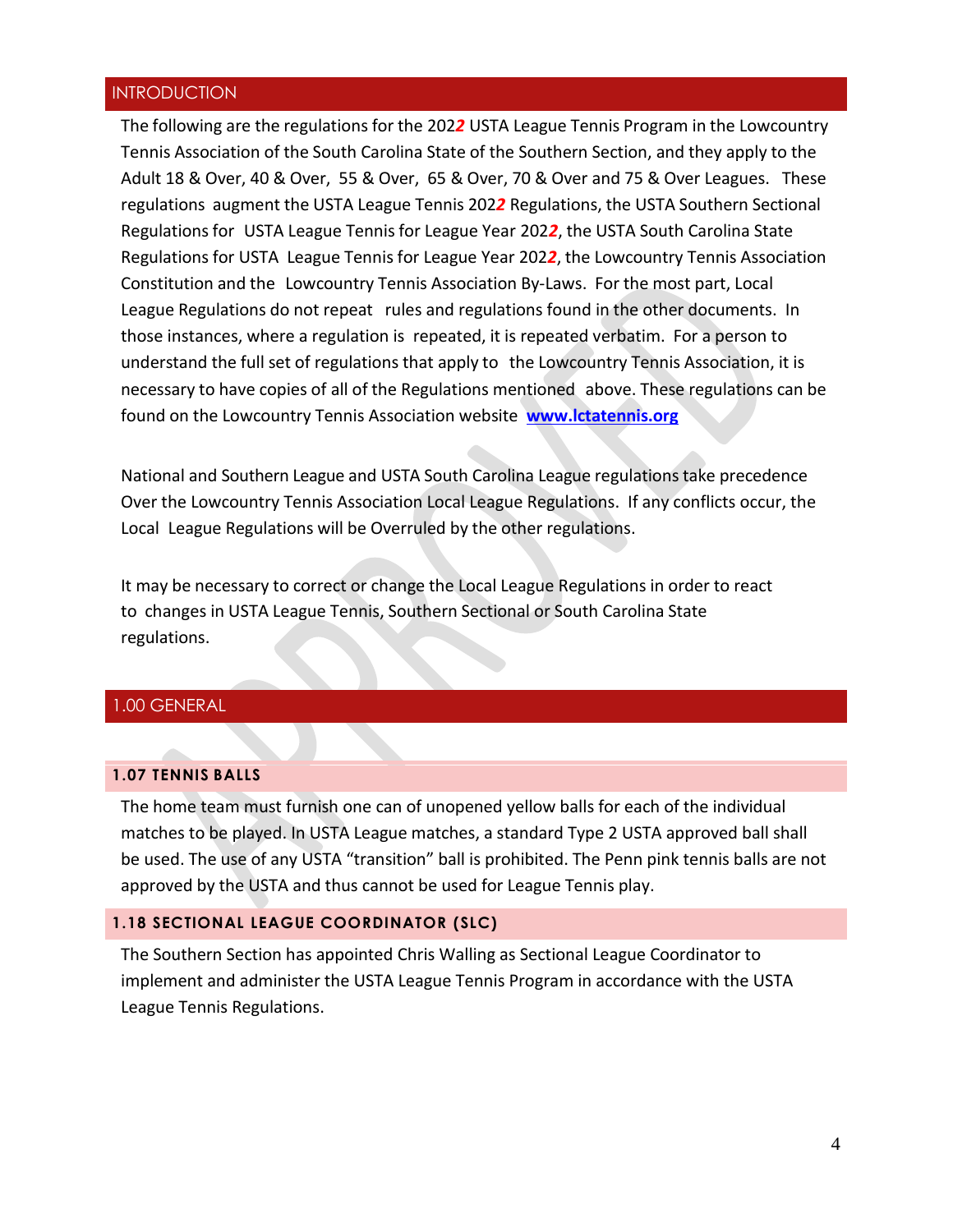#### **1.20 USTA SC DISTRICT LEAGUE COORDINATOR (DLC)**

The following person has been appointed to implement and administer the South Carolina State USTA League Tennis Program as well as implement and administer the USTA/South Carolina Adult 18 & Over, 40 & Over, 55 & Over, 65 & Over, 70 & Over and 75 & Over USTA League Tennis Program:

> Susan Turner 18 Woodcross Drive Columbia, SC 29212 [Turner@sctennis.com](mailto:Turner@sctennis.com) 803-781-2574 ext. 140 803-201-1016 cell

#### **1.21 LOCAL LEAGUE COORDINATOR (LLC)**

The following person has been appointed to implement and, along with the Low Country Adult League Tennis Local League Committee, administer the Lowcountry Tennis Association USTA League Tennis Program, and to interpret the Lowcountry Tennis Association Local League Regulations:

> Doreen "Dee" Mack 107 Claret Cup Way Charleston, SC 29414 [hotback4@gmail.com](mailto:hotback4@gmail.com) 843-568-0391

The local league coordinator also has the authority to change the dates for registering a team and/or adding players to a team after those dates are published.

#### <span id="page-4-0"></span>**1.22 TEAM CAPTAIN**

Each team shall appoint a team captain to handle administrative affairs and to represent the team in Lowcountry Tennis Association matters. It is recommended that the team captain be a playing member of the team, but, in no circumstances, may an individual be a team captain of more than one Adult 18 & Over, 40 & Over, 55 & Over, 65 & Over, 70 & Over or 75 & Over team at the same level of play. An individual could be the captain of multiple teams in the same age division at different levels of play. The team captain, or an acting team captain, must be present at every match. Each team may also appoint a co-captain. Both the captain and co-captain (if there is one) must have an email address and telephone number in TennisLink.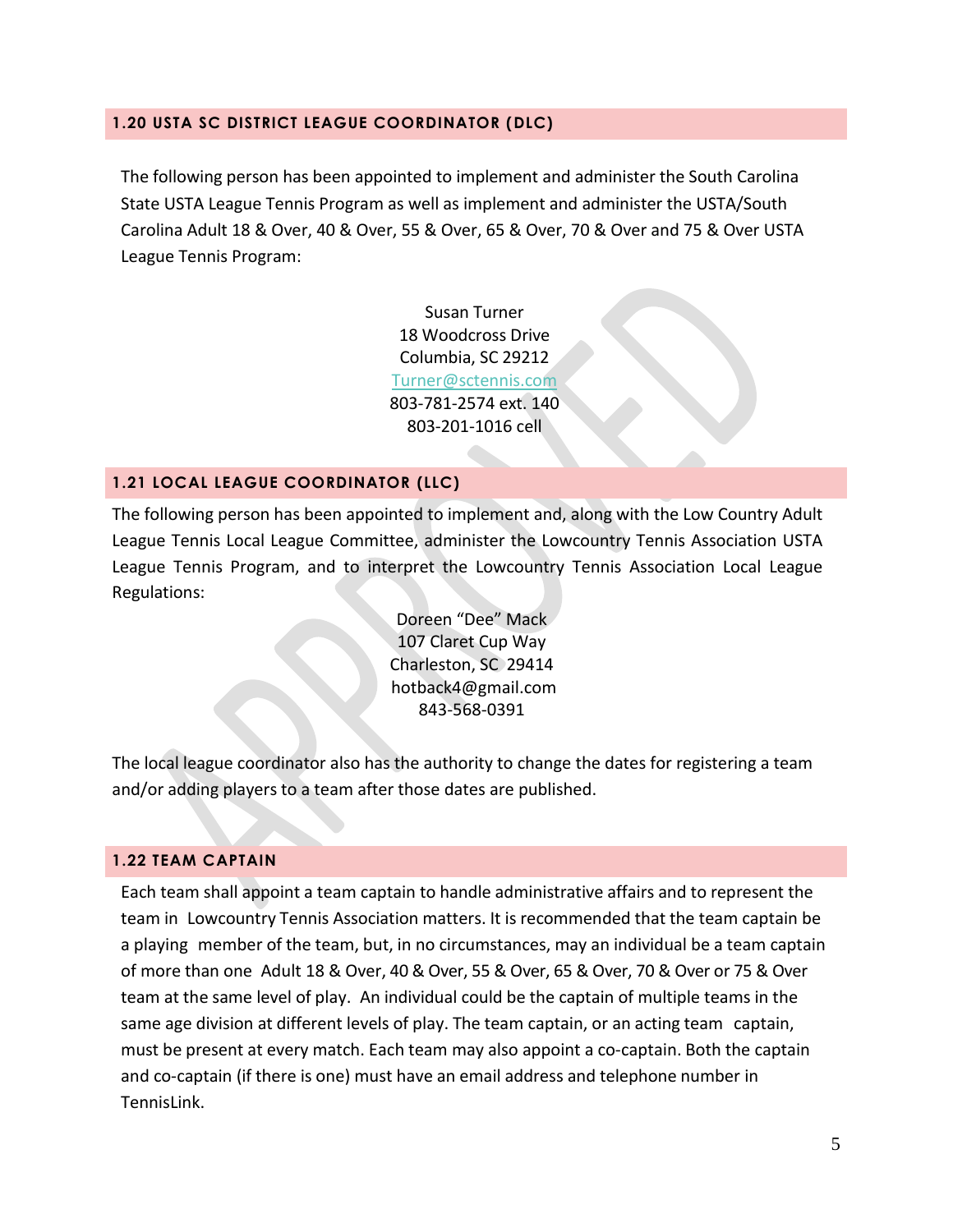#### <span id="page-5-0"></span>**1.24 LOCAL LEAGUE SEASON**

The season for the Lowcountry Tennis Association Local Spring League shall be from January 1, 202*2* to *May 19, 2022*.

#### <span id="page-5-1"></span>**1.25 ASSIGNED TEAMS**

If teams are assigned from other leagues and/or tennis associations to play in the Lowcountry Tennis Association, those teams will play all their matches at Lowcountry Tennis Association sites. The Lowcountry Tennis Association geographic area is the South Carolina Counties of Charleston, Colleton, Berkeley, and Dorchester.

Replaced by State Regulation:

1.04D (5)b Number of Teams. When a Local League does not have the required number of Teams, (two teams) for Adult 18 & Over, Adult 40 & Over, Adult 55 & Over, Adult 65 & Over and Adult 70 & Over, to constitute a level, the affected Local League Coordinators, shall either:

- (1) Offer to move that team to another age division offered in that area in that level, if applicable.
- (2) Move individual players to another team in that area, if applicable, or move them to an "Extra Players" flight to hold for future play in other leagues, i.e. Mixed, Combo, etc.
- (3) The USTA SC District League Coordinator may move a singleton team to another area's league tree only if it is agreed upon by both local league coordinators and accomplished before that recipient area's deadline.
- (4) Complete teams that are moved to play in a local league area other than their home local league must secure home courts in that local league they choose to participate unless both local league coordinators agree on something different.
- (5) If one singleton team is moved into an already existing league of at least 2 teams, then that singleton team must secure home courts in that host local league where they have been moved and if that singleton team wins that league, they will represent that host league at the State Championship.
	- The singleton team must follow all rules and regulations of the host league.
	- The host league is responsible for all awards, state championship fees (if applicable) and state championship registration.
- (6) If Local League coordinators agree to combine singleton teams in order to form a league for those teams to qualify, the winning team from that singleton league will be allowed to represent the Local League where they initially registered.
	- Rules and regulation issues that occur during the singleton team league play will be handled by the USTA SC District League Coordinator in consultation with the Local League coordinators that are involved.
	- The area that is represented by the winning team will be responsible for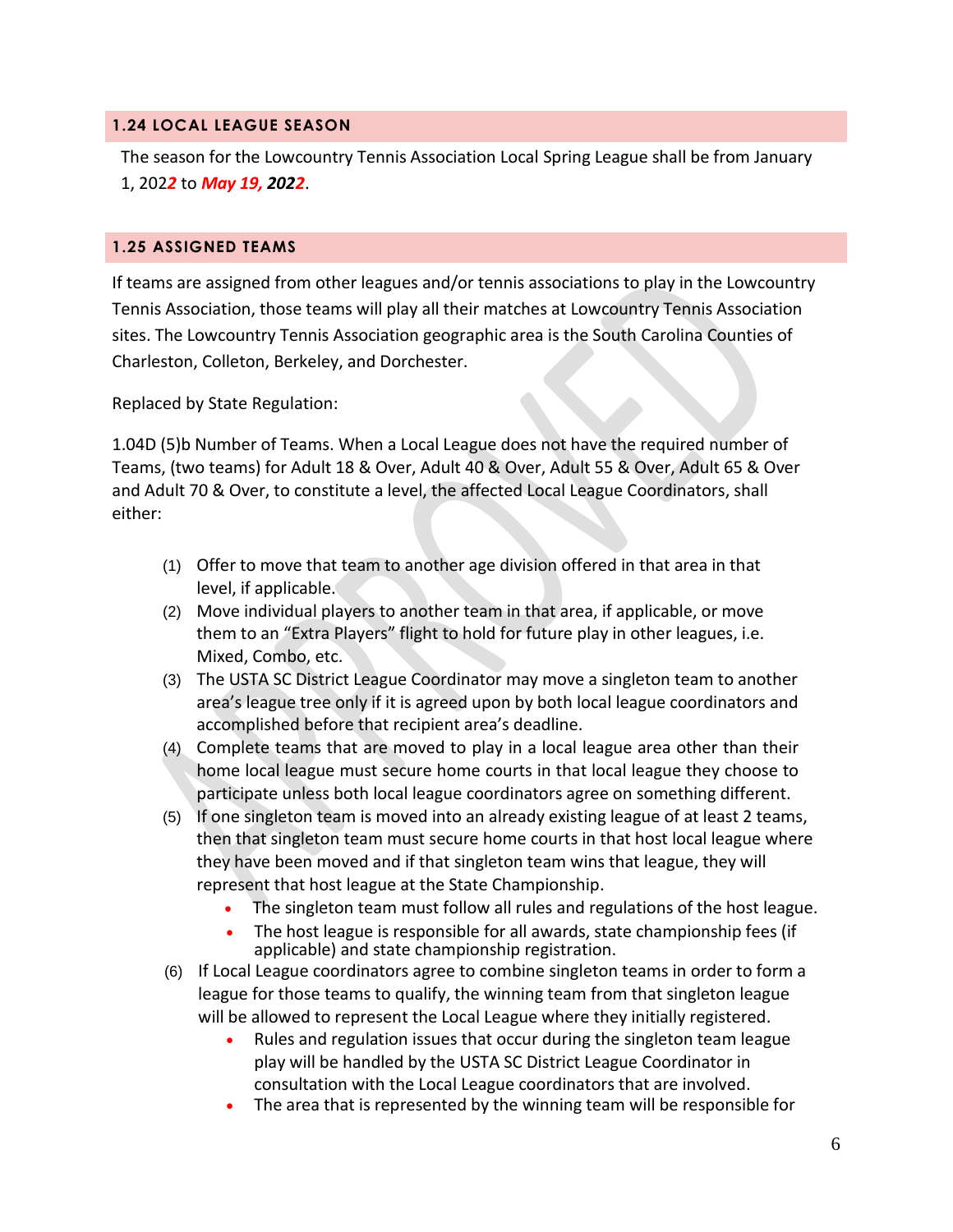all awards, state championship fees (if applicable) and state championship registration for that team.

(7) Refund all or a portion of the registration fee in accordance with the Local League policy.

#### <span id="page-6-0"></span>**1.26 COURT FACILITIES**

Each team participating in the Lowcountry Tennis Association must guarantee the use of three courts at one location for all LCTA regularly scheduled and make-up matches. Any approved USTA surface is permissible, including indoor and outdoor (clay or hard) surfaces. The choice of surfaces is the prerogative of the home team, and more than one surface may be used for a single team match. The home team must identify which individual matches will be played on which surfaces prior to either team turning in the line-up for play that day. The home team is responsible to have courts available and playable at match time. If the court surface of the home team's choice is not available but alternate court surfaces at the home team facility are available and playable, the available and playable surfaces must be used.

The following further defines the number of teams that may form at a facility:

For 3 position leagues, (Mixed, Combo, Singles, 55 & Over, 65 & Over, 70 & Over, 75 & Over, 2.5 and 5.0+) a maximum for 2 teams for every 3 courts can be accommodated. If a facility will commit to the following – 3 courts - 2 teams; 6 courts - 4 teams; 9 or more courts - 6 teams at a facility can be accommodated.

For 4 or 5 position leagues, a maximum of 2 teams can be accommodated for 3-9 courts; a maximum of 4 teams can be accommodated in facilities that will commit courts. In the case of Charleston Tennis Center, more than 4 teams can be accommodated by using Bees Landing; for Maybank, additional teams can be accommodated by using Alan Fleming courts.

For 3 position leagues where more than one division is scheduled to play at the same time, 6 courts must be available to accommodate a 3 position leagues.

For 4 or 5 position leagues where more than one division is scheduled to play at the same time, 8 courts must be available to accommodate a combination of 2 - 5 position leagues and 2- 3 position leagues; for 1 - 5 position division and 2 - 3 position division, 8 courts must be available.

#### <span id="page-6-1"></span>**1.27 COACHING AND SPORTSMANSHIP**

1. There is no coaching allowed in the LCTA Leagues.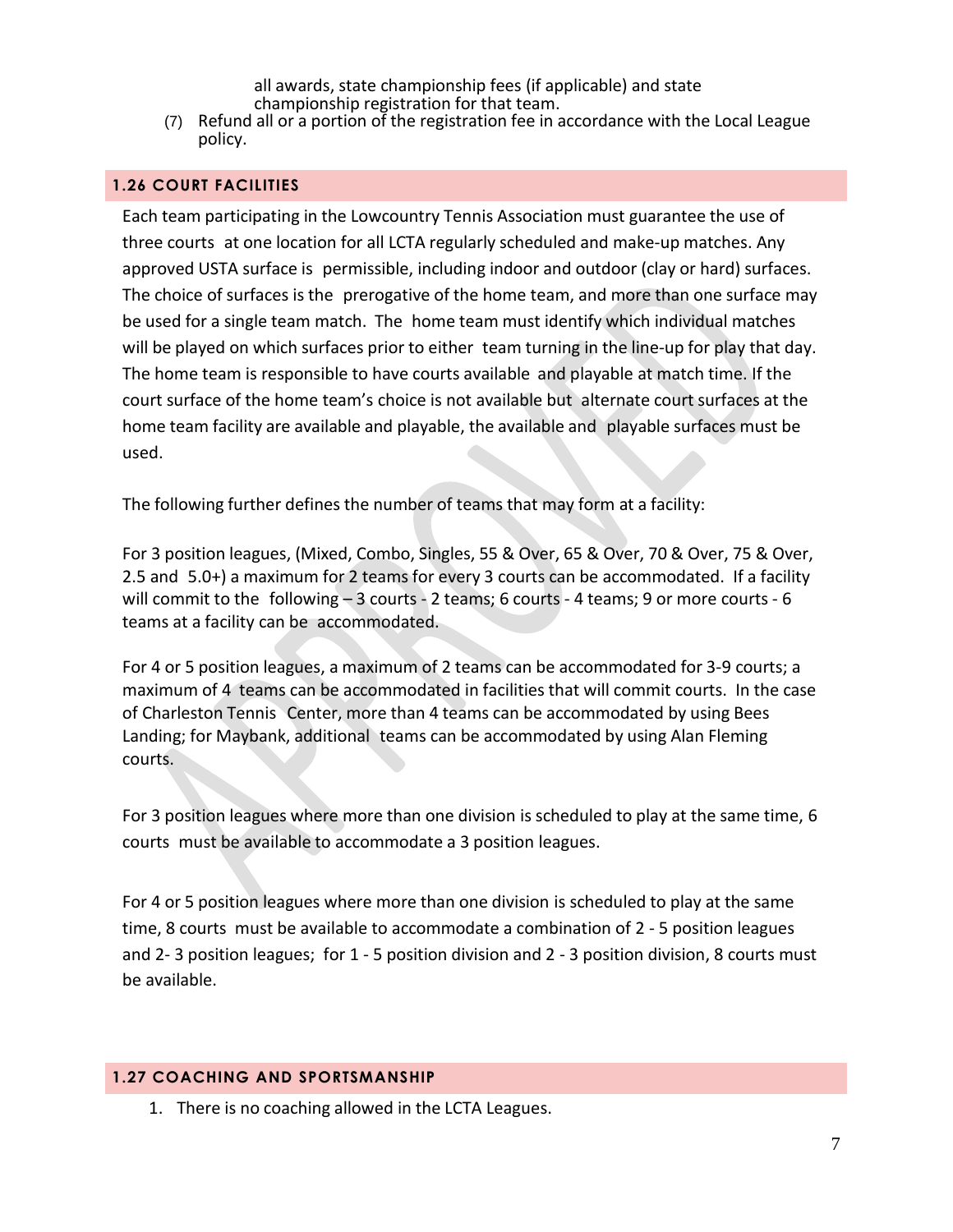- 2. There are no linesmen or referees for LCTA matches. If a conflict occurs during match play *over* line calls, the players involved may request their captains to appoint a linesperson for the remainder of the match.
- 3. Foot faults are illegal. Constant and blatant foot faulting giving the server a definite advantage should be politely brought to the attention of the server. If the footfaulting continues, the players involved may request the captains to appoint a linesperson for the remainder of the match.
- 4. Players should call the score after each point to avoid confusion. If there is disagreement *over* the score, players should go back to the last agreed upon point.
- 5. Spectators may not aid players in making a line call or in determining the correct score. Spectators should not participate in the match in any way and should refrain from doing so even if asked by the players.
- 6. Spectators may quietly watch a match in progress. They should not sit or stand at the end of the court immediately behind the servers or receivers if it is distracting to the players. Spectators may quietly clap for points well played. It should be remembered that the well-played point should be applauded regardless of who won the point. It is poor tennis etiquette to clap for unforced errors.
- 7. It is the responsibility of the team captain to control the noise and behavior of team spectators. Loud, boisterous or unsportsmanlike behavior is unacceptable. If a problem arises with a spectator, both players should ask the spectator to refrain from the offensive behavior. If the behavior persists, the team captains should be summoned to handle the situation. If necessary, a grievance should be filed.
- 8. Coaches and club professionals must not interfere in discussions or negotiations between players or captains unless specifically asked by both captains for advice. Even then, it is the responsibility of the two captains, not the coach or professional, to decide on the appropriate resolution.
- 9. Disputes should be settled between players as soon as they arise. All points played in good faith stand. Players should be able to resolve any dispute by themselves. If, however, they cannot, they should do the following:
	- a. The player should inform the opponent of the problem and intention to leave the court to obtain the assistance of the team captain. When leaving the court, the racket should be left on the court.
	- b. The captain should contact the opponent's captain and they should try to resolve the dispute. If the captains are involved in playing a match, the players may have to postpone their play until the captains are available to assist them.
	- c. If the captains and players cannot agree on a resolution to the conflict, the offended player(s) may either:
		- i. Continue to play the match, but to do so under protest. The score and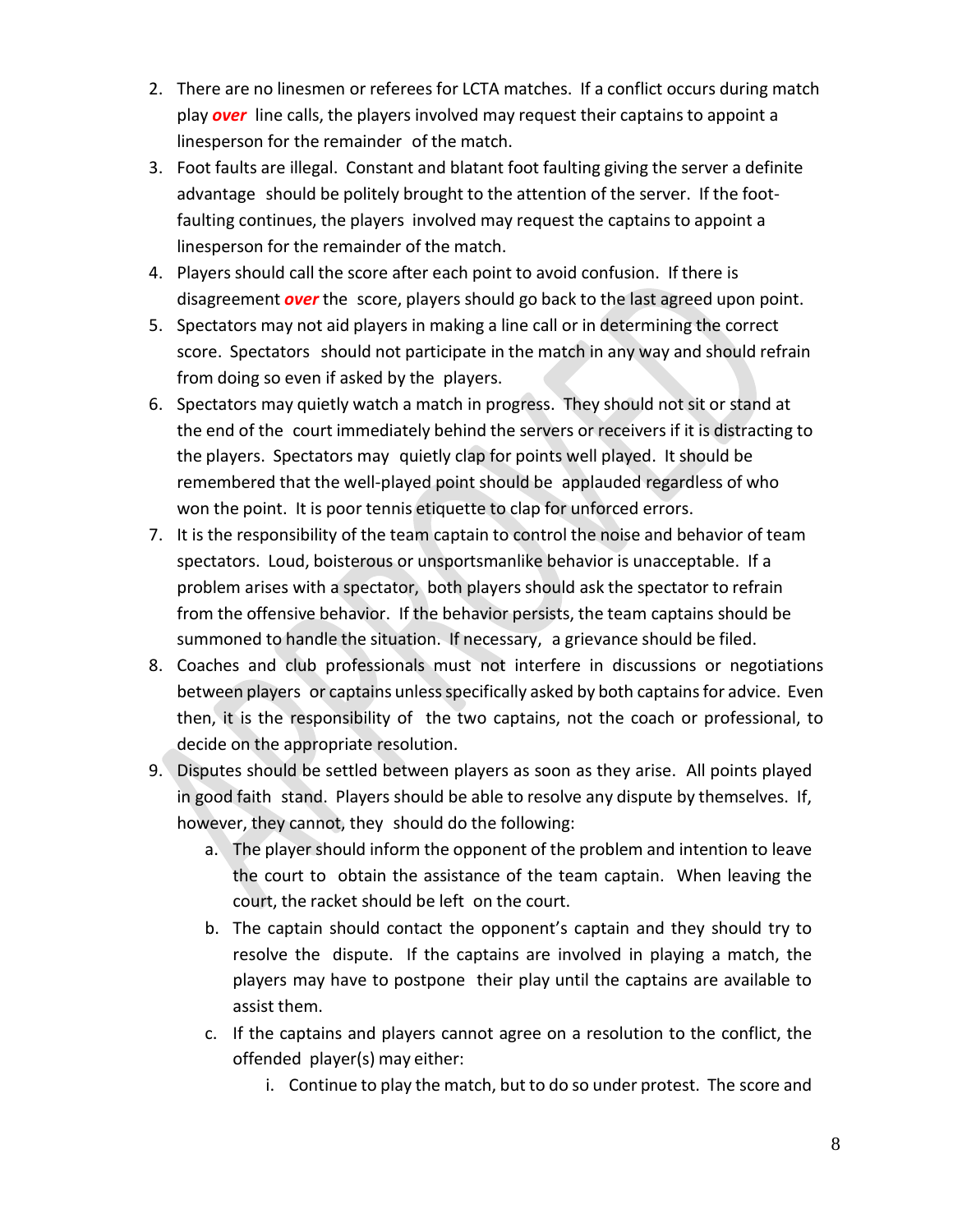who was serving at the time of the protest will be indicated on the scorecard with the annotation, "played under protest." At the conclusion of the match, the offended player(s) may or may not file a grievance. If no grievance is filed, the results of the match stand as completed.

ii. Stop play, ensuring both captains and the opponent know why. Indicate on the scorecard that the match was stopped in protest and indicate the score and who was serving at the time the match was stopped. The offended player or the player's captain should file a grievance. If a grievance is not submitted within the required time frame, the match will be scored as a retirement by the offended player (see paragraph 3.01).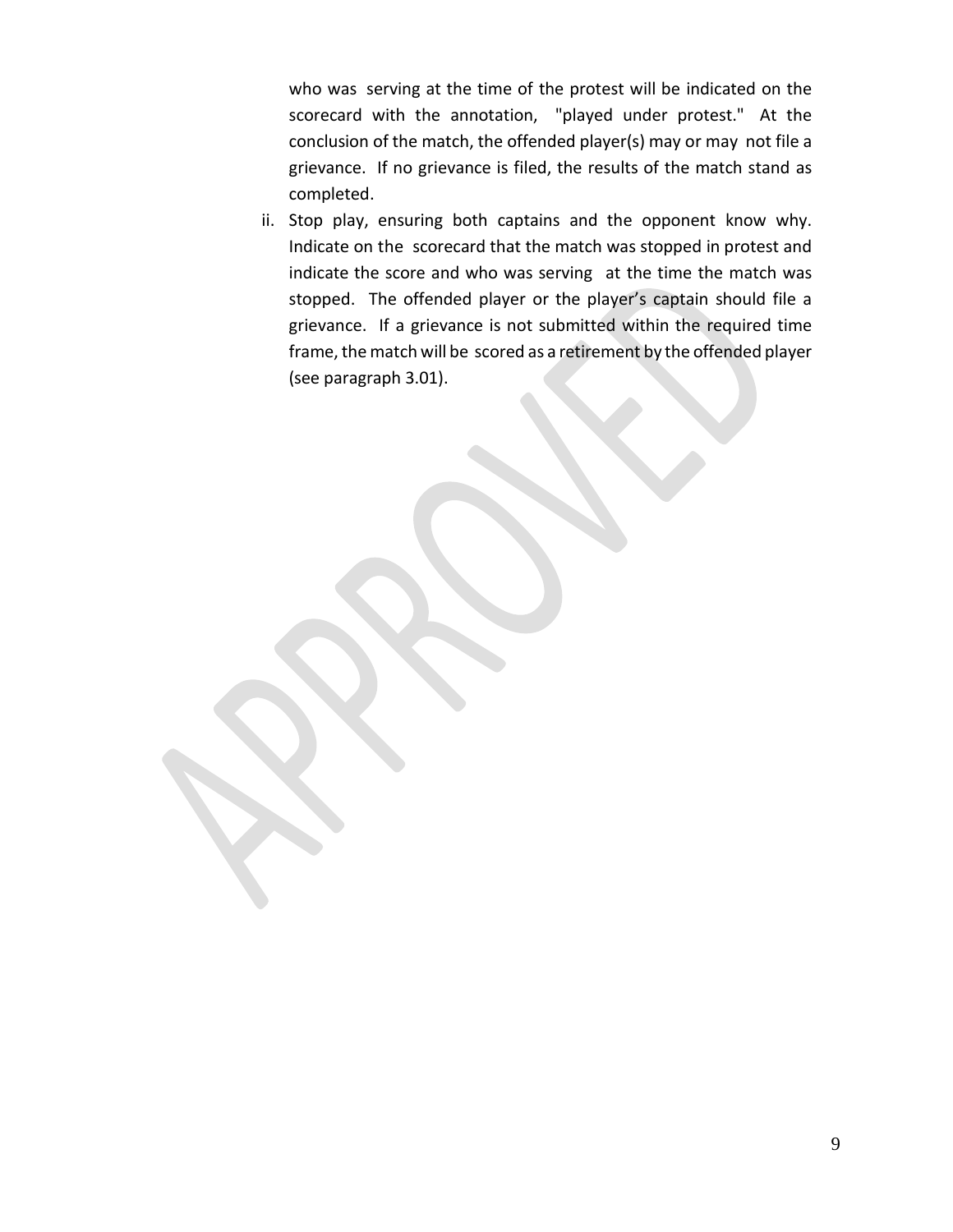### <span id="page-9-0"></span>2.00 LOCAL LEAGUE REGULATIONS

#### <span id="page-9-1"></span>**2.01A NUMBER OF TEAMS**

The Lowcountry Tennis Association shall consist of a minimum of two teams in a specific level of competition or division. In order to accommodate scheduling considerations, the Lowcountry Tennis Association may establish two or more flights within a division. The decision to establish two or more flights will be made by the Level Coordinator for that Division in consultation with the Local League Coordinator. Assigning teams to flights will be done as follows:

1. Teams desiring to play during the day will be in separate flight(s) from teams desiring to play in the evening.

2. If there are two or more flights within the day or night groups, the make-up of a flight will be the result of either a random selection or based on geographical location, as determined by the level coordinator. When using the random selection alternative, the level coordinator may elect to split, to the maximum extent possible, the teamsfrom a single tennis club among the flights.

#### <span id="page-9-2"></span>**2.01B TEAM – MINIMUM NUMBERS OF PLAYERS**

- 1. 18 & Over League teams in the 3.0, 3.5, 4.0, and 4.5 divisions shall consist of a minimum of eight players of the same gender eligible to compete at a specific level of competition.
- 2. 18 & Over League teams in the 2.5 division and 18 & Over League teams in the 5.0 division shall consist of a minimum of five players of the same gender eligible to compete at a specific level of competition.
- 3. 40 & Over League teams in the 3.0, 3.5, 4.0, and 4.5 divisions shall consist of a minimum of seven players of the same gender eligible to compete at a specific level of competition.
- 4. 40 & Over League teams in the 2.5 division shall consist of a minimum of five players of the same gender eligible to compete at a specific level of competition.
- 5. 55 & Over, 65 & Over, 70 & Over and 75 & Over teams in the 3.0, 3.5, 4.0, and 9.0 divisions shall consist of a minimum of six players of the same gender eligible to compete at a specific level of competition.
- 6. Team members may have an individual Dynamic National Tennis Rating Program (NTRP) rating below but not higher than the maximum NTRP rating of the level in which they are competing.
- 7. All members of a team in the Adult 18 & Over League must be at least 18 years of age prior to participating in a USTA League.
- 8. All members of a team in the Adult 40 & Over League must be at least 40 years of age by December 31, 202*2*.
- 9. All members of a team in the Adult 55 & Over League must be at least 55 years of age by December 31, 202*2*.
- 10.All members of a team in the Adult 65 & Over League must be at least 65 years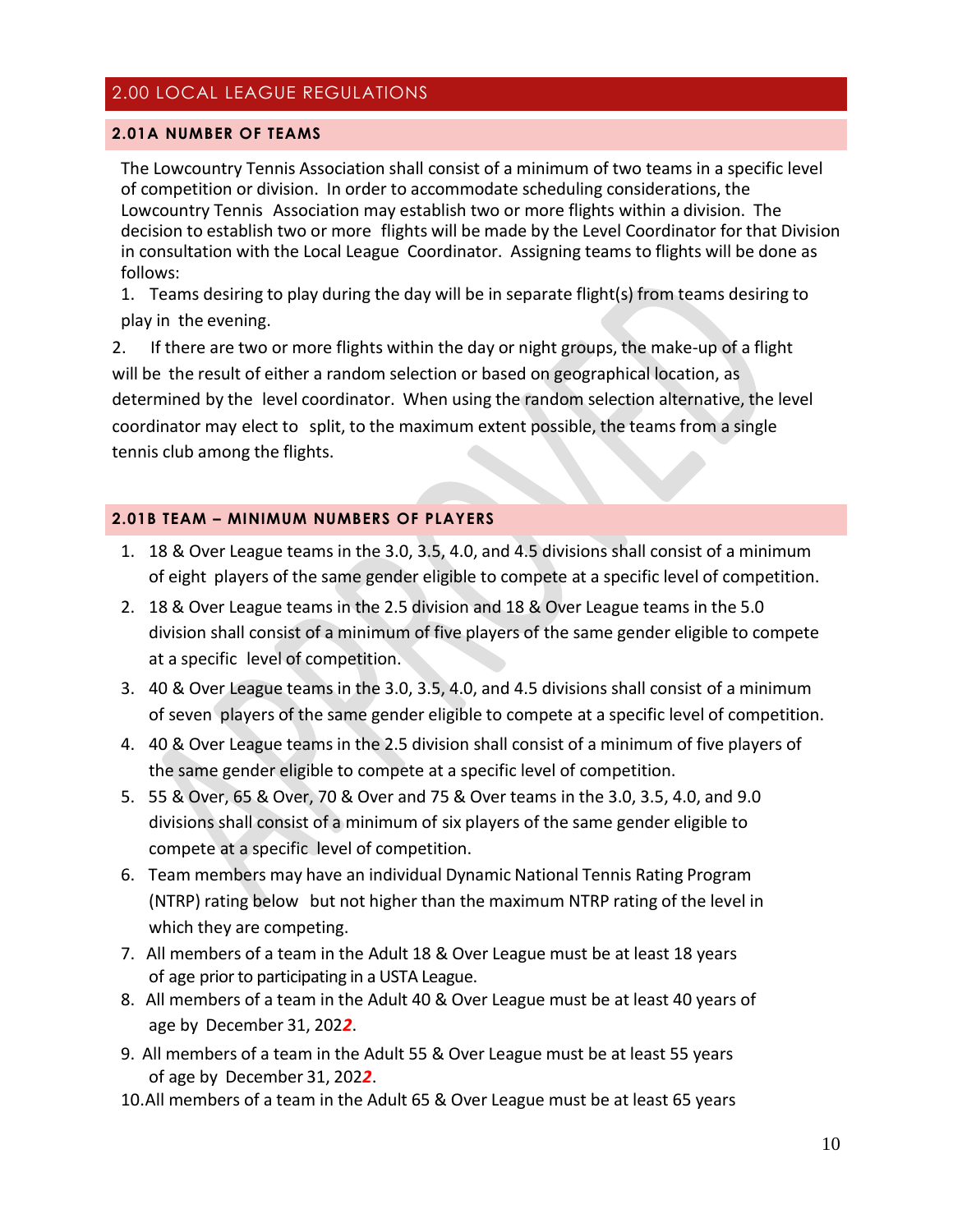of age by December 31, 202*2*.

- 11.All members of a team in the Adult 70 & Over League must be at least 70 years of age by December 31, 202*2*.
- 12. All members of a team in the Adult 75 & Over League must be at least 75 years of age by December 31, 202*2*.

#### <span id="page-10-0"></span>**2.01C PLAYING UP REQUIREMENTS**

Teams in the Lowcountry Tennis Association are limited in the number of players on the roster who have an NTRP rating (whether computer-generated or self-rated) that is lower than the level of play. 18 & Over and 40 & Over League teams (except for 4.5 teams) playing in the LCTA are limited to *six* players that are "playing up." *18 & Over and 40 & Over League teams must have a minimum of six at level players to have the maximum number of below level players on their team roster. A grievance can be filed against a team with more than six below level players on their team roster.* 

18 & Over and 40 & Over 4.5 teams are allowed an unlimited number of players playing up as long as there are at least four players on the team with a 4.5 rating. (Note: for age groups 55 & Over and the other older age groups, the team must have at least 3 players at rating. Once this requirement is satisfied any number of players may play up without a waiver.)

Irrespective of the regulations above, if any LCTA team is in a flight consisting of only two teams, both of the teams must be in compliance with 202*2* USTA Regulation 1.04D "If any Adult Division Age Group consists of only two teams in a level of play, each team must maintain its roster with at least 40 percent of its players at the designated NTRP level of play. The exception is the Adult Division 55 & Over Age Group that uses combined NTRP rating levels and will not be required to comply with this Regulation.

Teams in the Lowcountry Tennis Association 65 & Over, 70 & Over, and 75 & Over leagues in the 3.0, 3.5, 4.0, and 9.0 divisions are unlimited to number of players that are "playing up."

(Note: for age group 55 and Over, the team must have at least 3 players at rating. Once this requirement is satisfied any number of players may play up without a waiver. An exception to this regulation can be made with the approval of the LLC if a registered singleton team must compete locally to advance to the state championship.

#### <span id="page-10-1"></span>**2.01D ENTRY ONTO A TEAM INCLUDING SELF-RATING PROCEDURES**

- 1. Players with a computer rating must play at that NTRP level or higher.
- 2. Players without a computer rating but who self-rated within the past two years must play at that level or higher.
- 3. Players who do not have a computer rating on file in TennisLink shall self-rate in accordance with the National Tennis Rating Program (NTRP) Guidelines and complete the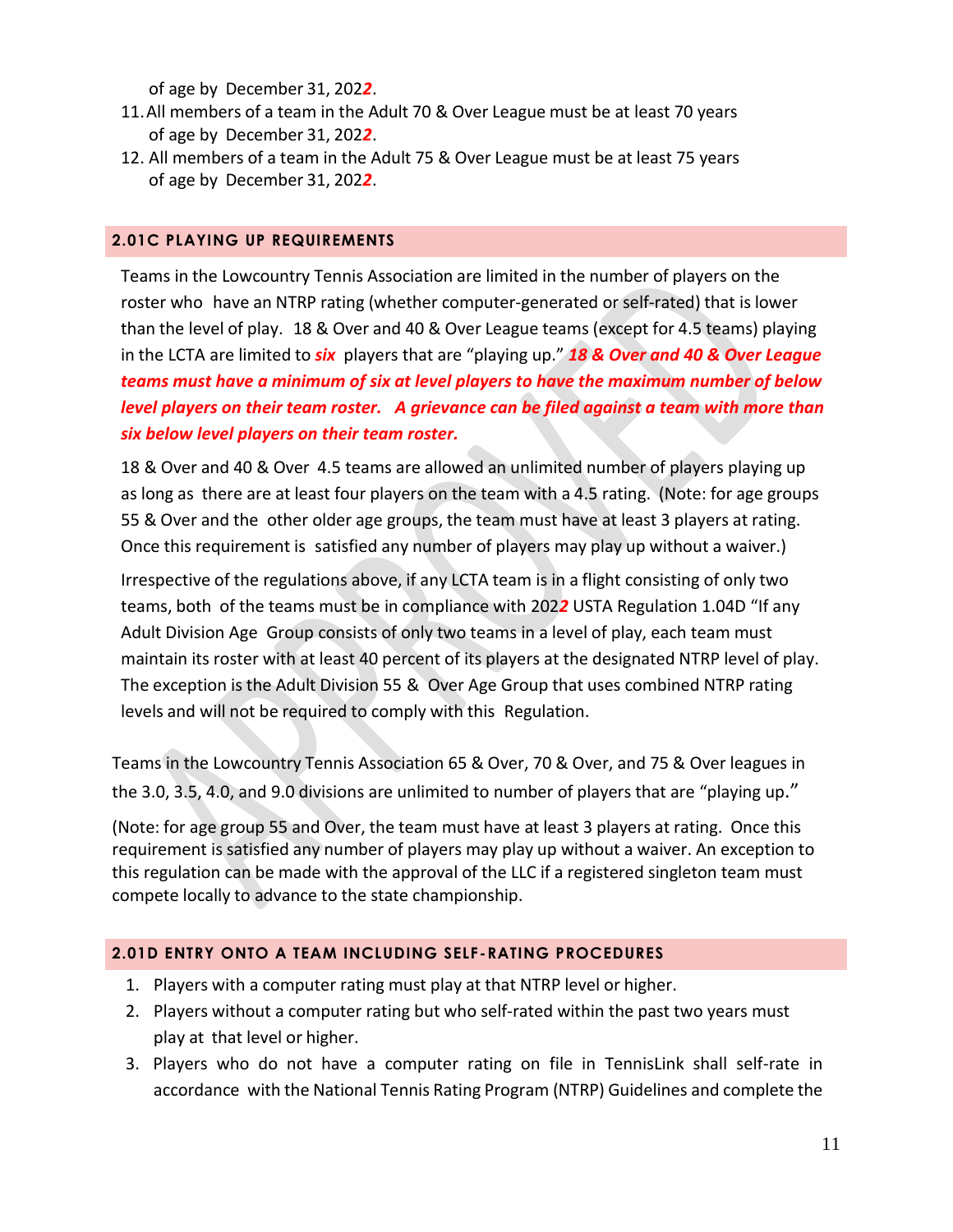self-rating process on TennisLink when registering for a team. Failure to provide accurate information regarding a player's tennis history willsubject the player, the captain and/or others who condoned inaccurate self-rating to sanctions and disqualification. Important note: After a player self-rates, the player must play at that NTRP level or higher; i.e., the player may self-rate at a level lower than the level at which the player intends to play.

#### <span id="page-11-0"></span>**2.01E LEVELS OF PLAY OFFERED**

The Lowcountry Tennis Association Local League has determined that for the league year of 202*2*, the following levels shall be available if there are at least two teams for the level.

| 18 & Over Men:   | 2.5, 3.0, 3.5, 4.0, 4.5, 5.0 |
|------------------|------------------------------|
| 18 & Over Women: | 2.5, 3.0, 3.5, 4.0, 4.5, 5.0 |
| 40 & Over Men:   | 2.5, 3.0, 3.5, 4.0, 4.5      |
| 40 & Over Women: | 2.5, 3.0, 3.5, 4.0, 4.5      |
| 55 & Over Men:   | 3.0, 3.5, 4.0, 9.0           |
| 55 & Over Women: | 3.0, 3.5, 4.0, 9.0           |
| 65 & Over Men:   | 3.0, 3.5, 4.0, 9.0           |
| 65 & Over Women: | 3.0, 3.5, 4.0, 9.0           |
| 70 & Over Men:   | 3.0, 3.5, 4.0                |
| 70 & Over Women: | 3.0, 3.5, 4.0                |
| 75 & Over Men:   | 3.0, 3.5, 4.0                |
| 75 & Over Women: | 3.0, 3.5, 4.0                |
|                  |                              |

#### <span id="page-11-1"></span>**2.01F SCORING AND REST – 10 POINT MATCH TB IN LIEU OF A THIRD SET**

- 1. All matches in the 18 & Over, 40 & Over, 55 & Over, 65 & Over, 70 & Over and 75 & Over Leagues will be the best of three sets with a match tie break (i.e., first team to win at least 10 points and with at least a two point margin *over* the opponent) in lieu of the third set, and with set tie breaks (i.e., first team to win at least 7 points and with at least a two point margin *over* the opponent) at 6-all in the first two sets. If either a set tiebreak or match tiebreak is needed the LCTA will use the Coman Tiebreak Procedure.
	- a. During Local playoffs in the LCTA, all matches in the 18 & Over, 40 & Over, and 55 & Over League will be the best of three sets with a match tie break used in lieu of a third set.
- 2. Players are allowed a 2-minute break at the end of each set
- 3. After the first game of each set, opponents will rotate sides without taking a break.

#### <span id="page-11-2"></span>**2.01G COMPETITION**

#### **2.01G(1) SCHEDULE FORMAT**

1. **Regular Season**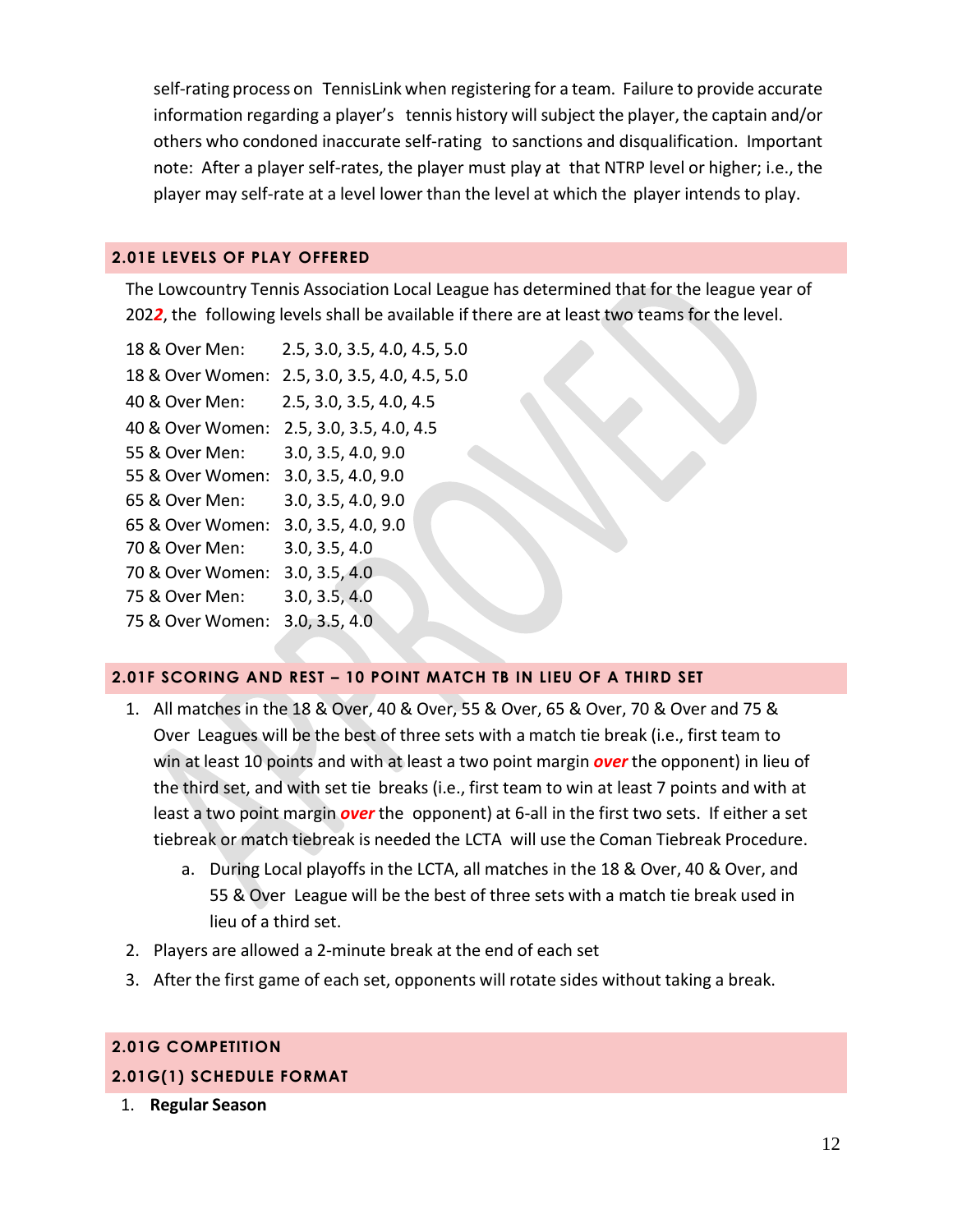a. Each division shall consist of one or more flights as discussed in paragraph 2.01A above.

b. To the extent possible, each flight in each division shall play at least one round robin competition wherein every team plays every other team, and each team must play a minimum of three team matches. In a flight with two teams, the teams must play a minimum of three matches. In a flight with three teams, each team must play a minimum of four matches.

c. Flights will only be subdivided into sub-flights when the number of teams registered for a flight is such that it does not allow one full round robin format to be played in the number of weeks allocated or available for play in any particular season.

d. *Each NTRP level within a local league may play a partial round robin competition wherein every team plays the same number of matches against randomly selected opponents. A minimum of the top two teams shall progress to a single elimination playoff to establish a local league champion for that NTRP level.* 

- 2. **Local Championships**: To participate in local championships, a player must have played in 2 regular season matches or have 1 default and 1 match played.
- 3. 202**2** Spring Local Championships: Due to Covid-19 and to provide safe play to our membership and facility employees, we will use the single elimination format for 202*2* Spring Local Championships. Only the top team in each sub flight in flights with multiple sub flights will participate in the single elimination format.

a. Single Flight. When the division consists of a single flight, there will be no Lowcountry Tennis Association playoffs when the division consists of a single flight.

b. Two Flights. When there are two flights in a division, the playoff format will depend upon the number of teams from the LCTA that will participate in the State Championships.

- i. If only one LCTA team will participate in the State Championships, that team will be determined during a single playoff match involving the top team in each flight.
- If the Lowcountry Tennis Association receives a wild card for a second entry into the State Championships before the local championships are scheduled, the winner and finalist will be determined during a playoff in a round robin playoff, involving the top two teams in each flight/sub-flight, to determine the final placement of the teams. In the first round, the top team from each flight will play the number two team in the other flight. In the second round, the top team in each flight will play the number two team in its flight. In the third round, the top teams from each flight will play each other as will the second-place teams from each flight. If a wild card is received after the playoff schedule is published the two-team procedure will be followed.

c. Three Flights. When there are three flights in a division, the playoff format will depend upon the number of teams from the LCTA that will participate in the State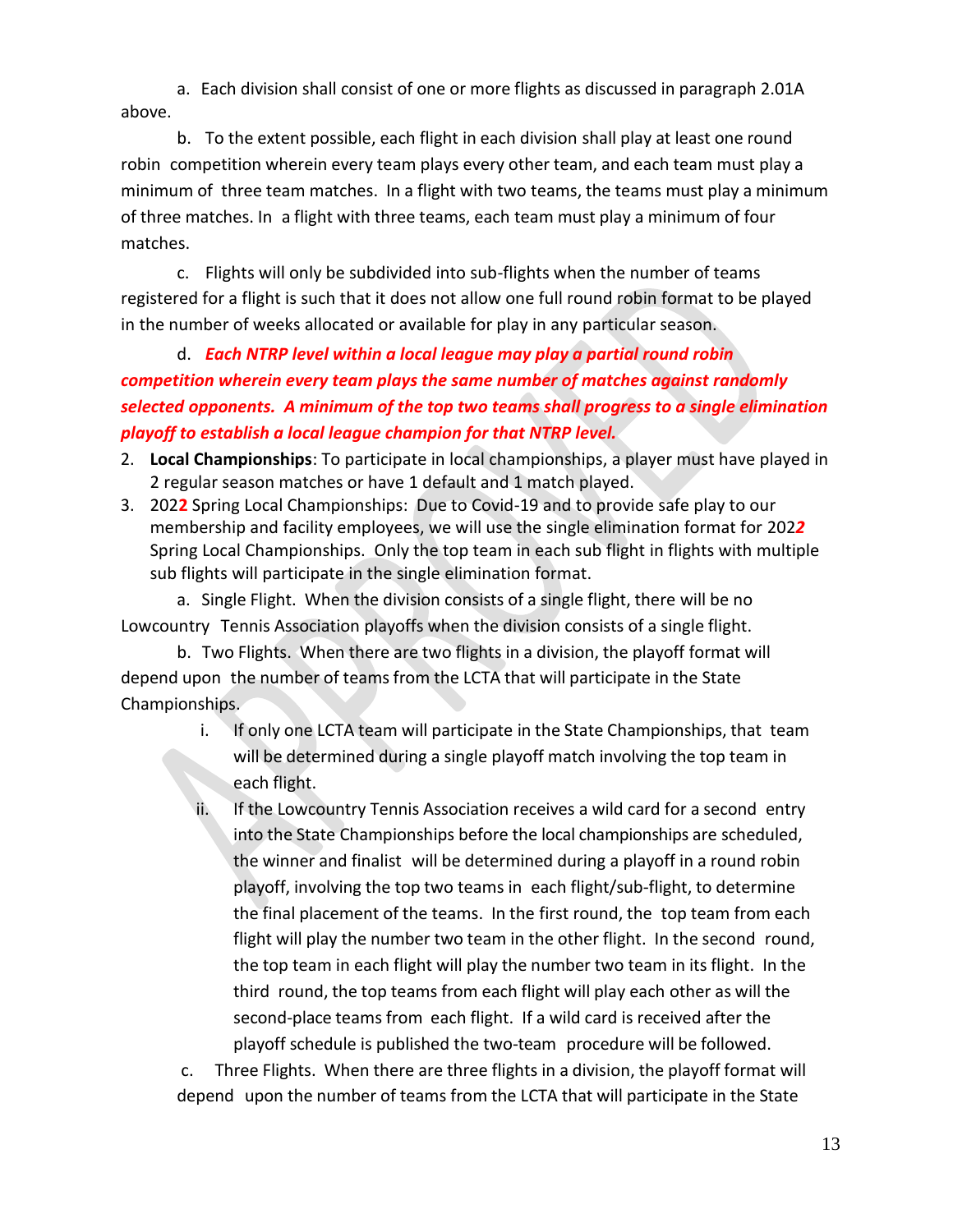Championships.

- i. If only one LCTA team will participate in the State Championships, a round robin playoff involving the top team in each sub-flight, will be held to determine the final placement of the teams.
- ii. If the Lowcountry Tennis Association receives a wild card for a second entry into the State Championships before the local championships are scheduled, the winner and finalist will be determined during a playoff in a single elimination, eight-draw tournament format consisting of the top two teams from each flight. The first-place team will be the winner of the playoff. The second-place team will be the losing finalist of the playoff. The third-place team will be the winner of a match between the two losing semi-finalists of the playoff. The fourth-place team will be the loser of a match between the two losing semi-finalists of the playoff. The teams will be seeded in the following format.

- Position 1 will go to the first-place finisher Flight #1 and will have a first-round bye.

- Position 2 will be a bye position.

- Position 3 will go to second place finisher from Flight #2 and will play Position 4 in the first round.

- Position 4 will go to second place finisher from Flight #3 and will play Position 3 in the first round.

- Position 5 will go to second place finisher Flight #1 and will play Position 6 in the first round.

- Position 6 will go to first place finisher from Flight #3 and will play Position 5 in the first round.

- Position 7 will be a bye position.

- Position 8 will go to first place finisher from Flight #2 and will have a first-round bye. (In order to determine which flights are Flights #1, #2, and #3, the level coordinator will put the names of the three flights on separate sheets of paper, put them in a container, and select one sheet from the container. That will be Flight #1. The level coordinator will then select, in turn, Flights #2 and #3 from the remaining sheets of paper.)

d. Four Flights. When there are four flights in a division, the Playoff format will depend upon the number of teams from the LCTA that will participate in the State Championships.

- i. If only one LCTA team will participate in the State Championships, a round robin playoff involving the top team in each sub flight, will be held to determine the final placement of the teams.
- ii. If the Lowcountry Tennis Association qualifies for more than one automatic entry or receives a wild card for a second entry into the State Championships before the playoffs are scheduled, the winner and finalist will be determined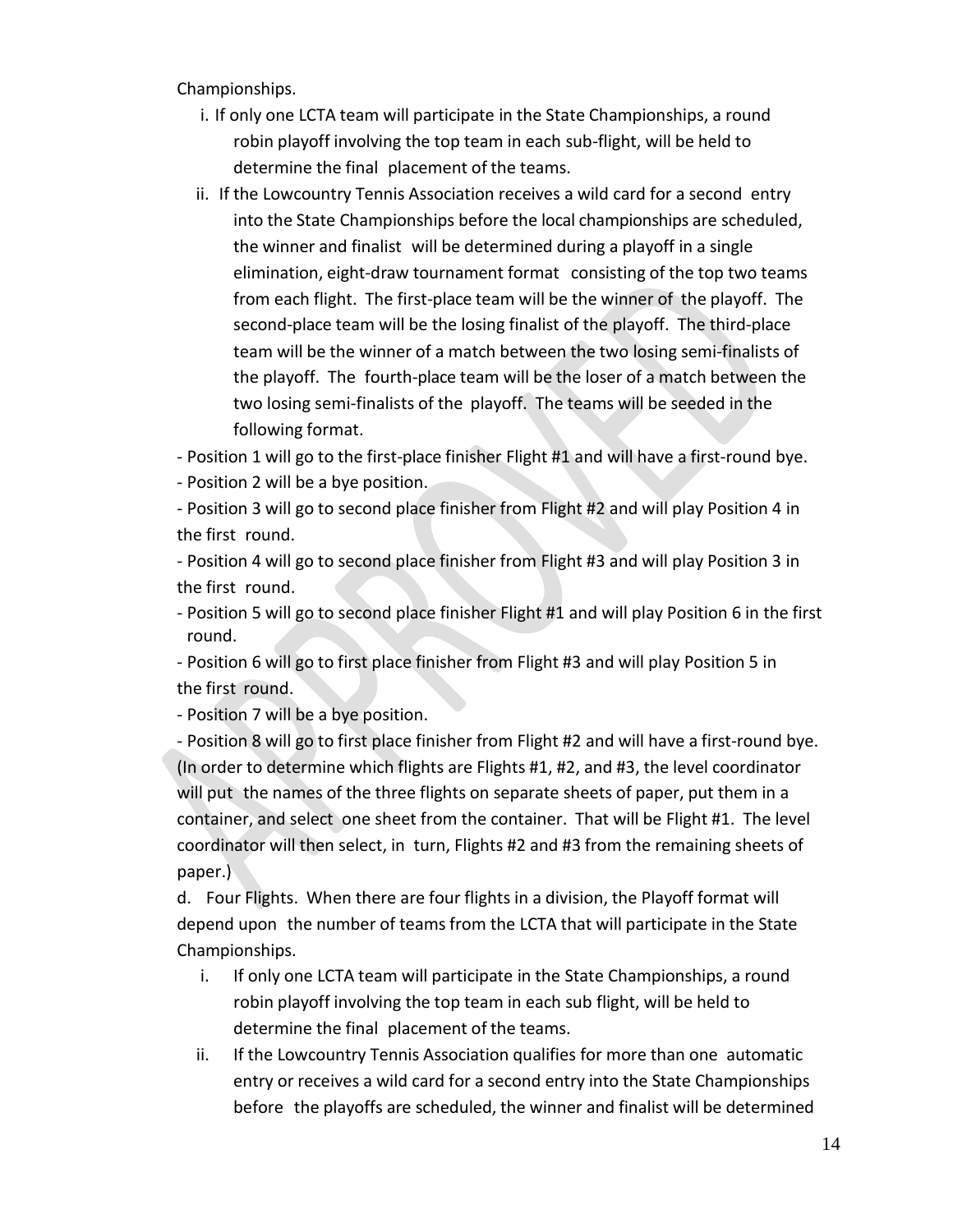during a local championship in a single elimination, eight-draw tournament format consisting of the top two teams from each flight. The first-place team will be the winner of playoff. The second-place team will be the losing finalist of the playoff. The third-place team will be the winner of a match between the two losing semi-finalists of the playoff. The fourth-place team will be the loser of a match between the two losing semi-finalists of the playoff. The teams will be seeded in the following format.

- Position 1 will go to the first-place finisher in Flight #1 and will play position #2 in the first round.

- Position 2 will go to the second-place finisher in Flight #4 and will play Position #1 in the first round.

- Position 3 will go to the second-place finisher in Flight #2 and will play Position #4 in the first round.

- Position 4 will go to the first-place finisher in Flight #3 and will play Position #3 in the first round.

- Position 5 will go to the first-place finisher in Flight #2 and will play Position #6 in the first round.

- Position 6 will go to the second-place finisher in Flight #3 and will play Position #5 in the first round.

- Position 7 will go to the second-place finisher in Flight #1 and will play Position #8 in the first round.

- Position 8 will go to the first-place finisher in Flight #4 and will play Position #7 in the first round.

(In order to determine which flights are Flights #1, #2, #3, and #4, the level coordinator will put the names of the four flights on separate sheets of paper, put them in a container, and select one sheet from the container. That will be Flight #1. The level coordinator will then select, in turn, Flights #2, #3, and #4 from the remaining sheets of paper.)

e. Five Flights. When there are five flights in a level of play, the Playoff format will depend upon the number of teams from the LCTA that will participate in the State Championships.

- i. If only one LCTA team will participate in the State Championships, a round robin playoff involving the top team in each sub flight, will be held to determine the final placement of the teams.
- ii. If the Lowcountry Tennis Association qualifies for more than one automatic entry or receives a wild card for a second entry into the State Championships before the local championships are scheduled, the winner and finalist will be determined during a single elimination, sixteen team draw, tournamentformat playoff involving the top two teams in each flight. The first-place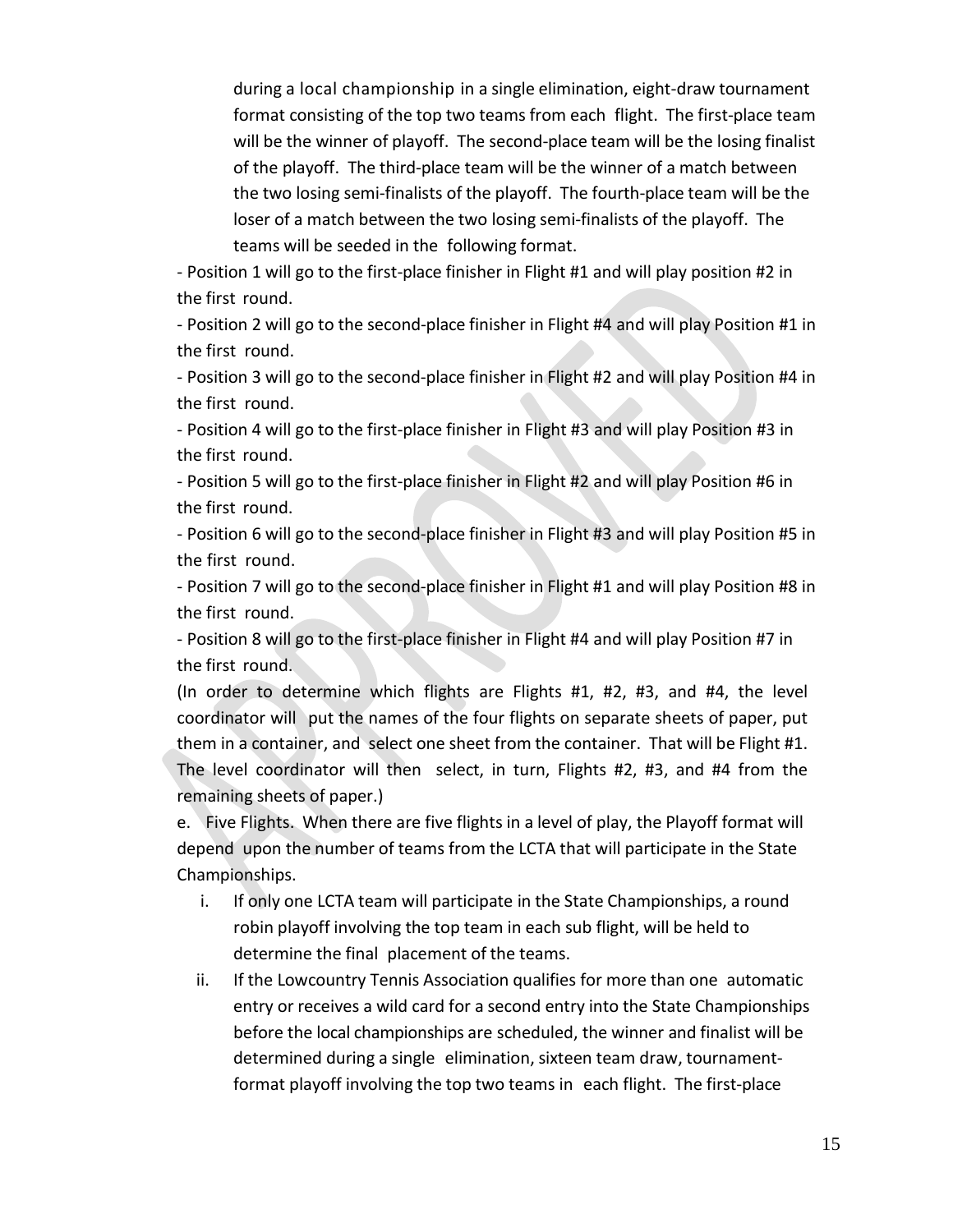team, i.e., LCTA Champion, will be the winner of the playoff. The secondplace team will be the losing finalist of the playoff. The third-place team will be the winner of a match between the two losing semi-finalists of the Playoff. The fourth-place team will be the loser of the match between the two losing semi-finalists of the playoff. The teams will be seeded in the following format.

- Position 1 will go to the first-place finisher in Flight #1 and will have a bye in the first round.
- Position 2 will be a bye position.
- Position 3 will be a bye position.
- Position 4 will go to the second-place finisher in Flight #2 and will have a bye in the first round.

- Position 5 will go to the second-place finisher in Flight #4 and will play Position #6 in the first round.

- Position 6 will go to the second-place finisher in Flight #5 and will play Position #5 in the first round.

- Position 7 will be a bye position.
- Position 8 will go to the first-place finisher in Flight #3 and will have a bye in the first round.
- Position 9 will go to the first-place finisher in Flight #2 and will have a bye in the first round
- Position 10 will be a bye position.
- Position 11 will be the second-place finisher in flight #1 and will play position #12 in the first round.
- Position 12 will be the second-place finisher in flight #3 and will play position #11 in the first round.
- Position 13 will be the first-place finisher in flight #5 and will have a bye in the first round.
- Position 14 will be a bye position.
- Position 15 will be a bye position.

- Position 16 will be the first-place finisher in Flight #4 and will have a bye in the first round. (In order to determine which flights are Flights #1, #2, #3, #4, and #5, the level coordinator will put the names of the five flights on separate sheets of paper, put them in a container, and select one sheet from the container. That will be Flight #1. The level coordinator will then select, in turn, Flights #2, #3, #4, and #5 from the remaining sheets of paper.)

f. Playoff Sites**.** The selection of the playoff site(s) is the responsibility of the level coordinator. There are three possible approaches if a wild card is received before playoffs: (a) play all of the playoff matches at one site; (b) play each playoff match at the home facility of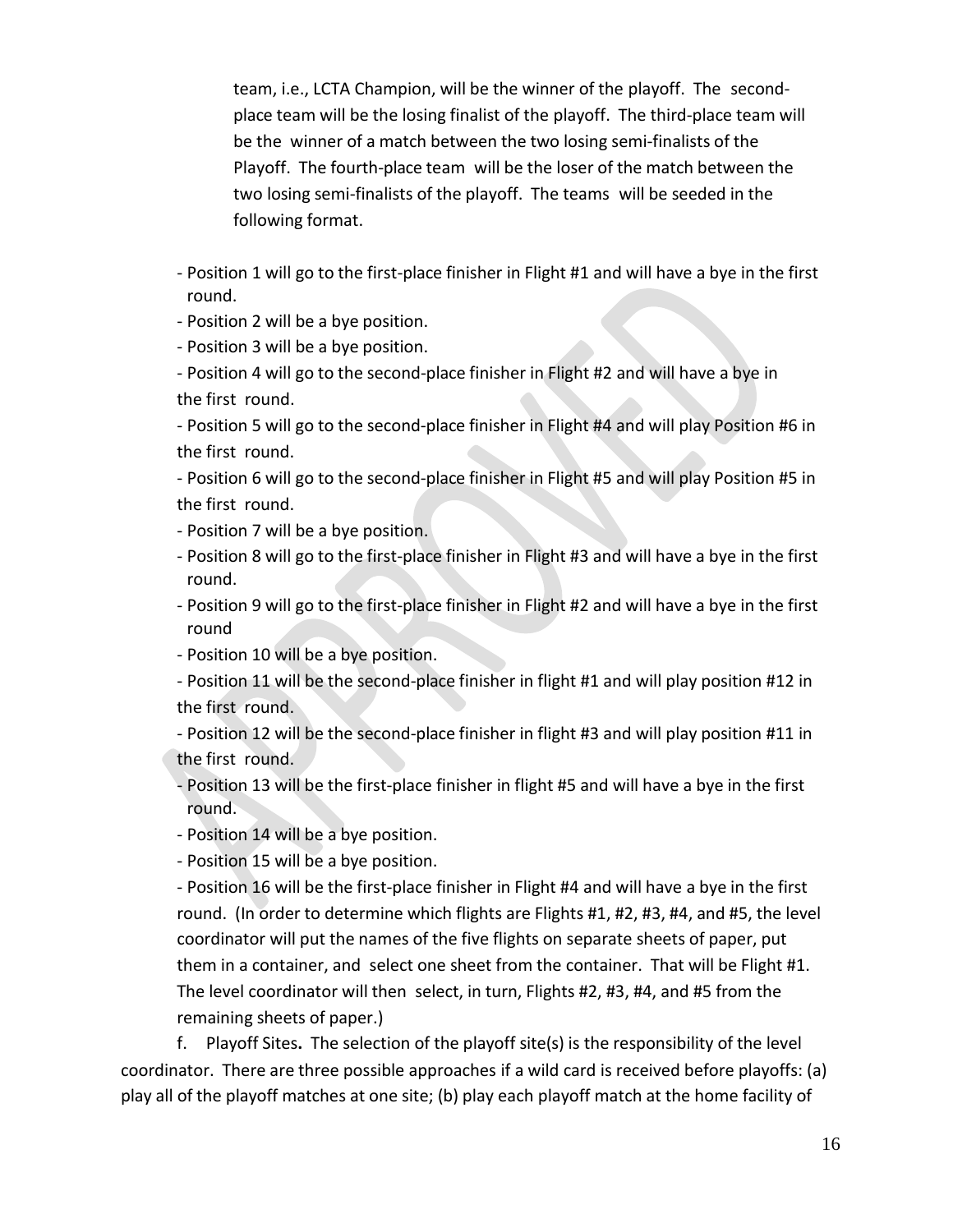the team with the higher standing in the flight competition; (c) or a combination of the two. Under (b) and (c), if the home facility of the team with the higher standing is not available to host the playoff match, the match will be held at the facility of the team with the lower standing will be asked to host the playoff match. If neither facility can host the match, the level coordinator will select a neutral site for the match.

g. Playoff Dates. For all divisions having playoffs, the playoff dates will be determined prior to the start of the season and the playoff dates will be posted on the LCTA web site.

#### **3. Tentative Local Championships Dates for 202***2*

To be decided after all schedules have been published for the 202*2* Spring Season

#### **\*\*\*\*\*\*All Local dates, times and locations are subject to change. \*\*\*\*\***

#### **4. South Carolina Adult Championship Dates for 202***2*

*May 19th –21 st* - Adult 70 & Over, Hilton Head, Levels 3, 3.5, 4 *May 21 st – May 23 rd* - Adult 55 & Over, Hilton Head, Levels 3, 3.5, 4, 9 *June 11 th – 13 th* - Adult 40 & Over, Florence, Levels 2.5, 3, 3.5, 4, 4.5 *June 17 th – 19th* - Adult 18 & Over, Aiken, Levels 4, 4.5, 5.0 *June 18 th – 20th* - Adult 18 & Over, Aiken, Levels 2.5, 3, 3.5 *Sept. 9 th – 11 th* – *Adult* 18 *&* 40 and Over, Mixed Doubles, Hilton Head, All Levels *Sept. 10th – 12 th* – *Adult* 55 *&* 65 and Over, Mixed Doubles, Hilton Head, All Levels **Oct. 14<sup>th</sup> – 16<sup>th</sup>** - Adult 75 & Over Invitational, Hilton Head, All Levels *Oct. 15th – 17 th* - Adult 65 & Over, Hilton Head, All Levels *Oct. 28 th – Oct. 30 th* – Adult 40 & Over Combo Doubles, Florence, All Levels *Oct. 29th – Oct. 31 st* – Adult 18 & Over Combo Doubles, Florence, All Levels *Nov. 5 th – Nov. 7 th* – Adult 55 & Over and 65 & Over Combo Doubles, *Aiken, All Levels Dec. 3 rd - 5 th* – *Adult* 18 *&* 40 *and Over* Singles League, Aiken, All Levels

A player must play in at least 2 Local League matches in order to qualify to play at USTA SC Adult 18 & Over, Adult 40 & Over and Adult 55 & Over State Championship (a default received counts towards advancement). Local Playoffs are championships, not part of the local season.

A player must play in at least 1 Local League match in order to qualify to play at the USTA SC Adult 65 & Over and 70 & Over State Championship (a default received counts towards advancement). Local playoffs are championships, not part of the local season. There is no local play requirement for the 75 & Over State Invitational.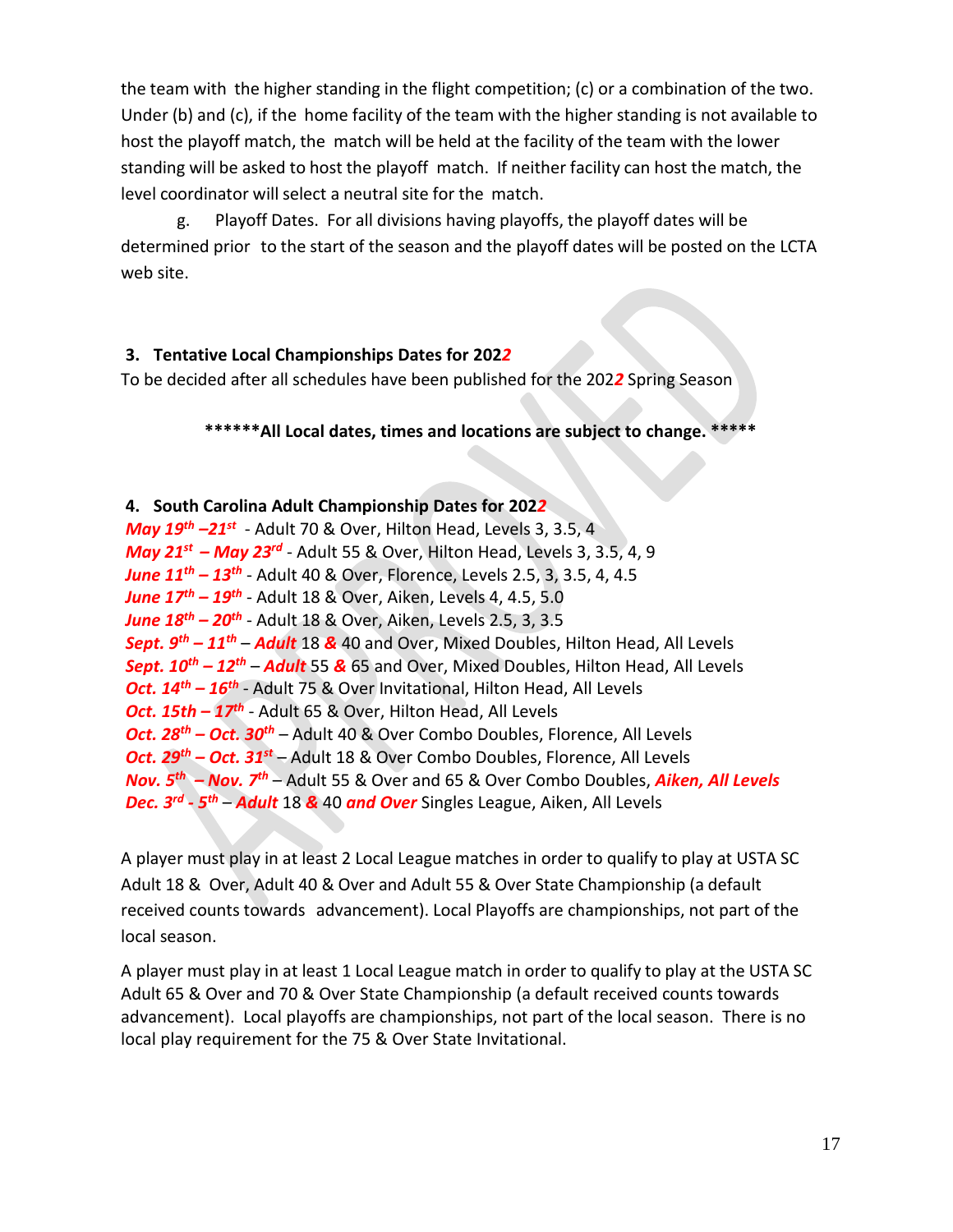#### <span id="page-17-0"></span>**2.01H TEAM MATCH AND SCORING**

1. Team matches in the Lowcountry Tennis Association for the 18 & Over age division shall consist of: (2) individual singles matches and (3) individual doubles matches for men and women in the 3.0, 3.5, 4.0, and 4.5 flight

2. (1) individual singles match and (2) individual doubles matches for men and women in the 18 & Over 2.5, 5.0. (The format for the 5.0 level may be revised by vote of a majority of the captains of the teams participating, and if so, approved by the LCTA Local League Coordinator.)

3. Each team match in the Lowcountry Tennis Association for 40 & Over 3.0, 3.5, 4.0, and 4.5 women, shall consist of (1) single and (3) doubles matches. Each team match for the 40 & Over 2.5 and 5.0 levels for men and women will consist of (1) singles and (2) doubles. (The format for the 5.0 level may be revised by vote of a majority of the captains of the teams participating, and if so, approved by the LCTA Local League Coordinator).

4. Each team match in the Lowcountry Tennis Association for the 55 & Over, 65 & Over, 70 & Over, and 75 & Over men and women shall consist of (3) doubles for all levels.

5. The team winning the majority of the individual matches in a team match shall be awarded one team point.

6. Flight standings at the end of the regular season shall be in the order of the number of team points won, i.e., the winner of the flight competition shall be the team with the most team points at the end of the season. In the event that two or more teams in a flight have the same number of team points at the end of the season, the tie shall be broken in the following manner for the 18 & Over, 40 & Over, 55 & Over, 65 & Over, 70 & Over, and 75 & Over.

- i. Winner of the most individual matches during the season.
- ii. Head to Head competition.
- iii. Loser of the fewest number of sets during the season.
- iv. Loser of the fewest number of games during the season.
- v. Games won percentage (%): Total games won divided by total games played.
- 7. During playoff round robins when a wild card has been received, the positions of the teams at the end of the round robin shall be determined in the same manner as during flight competition except that only matches played during the playoff round robin will be used to determine team points, individual matches won, sets lost and games lost.

#### <span id="page-17-1"></span>**2.01H (1) SCORE REPORTING IN TENNISLINK.**

#### Per USTA-SC regulation 1.04C (2)

The initial entry of match scores in TennisLink must take place within 48 hours of the completion of the match. After match scores have been entered in TennisLink, they must be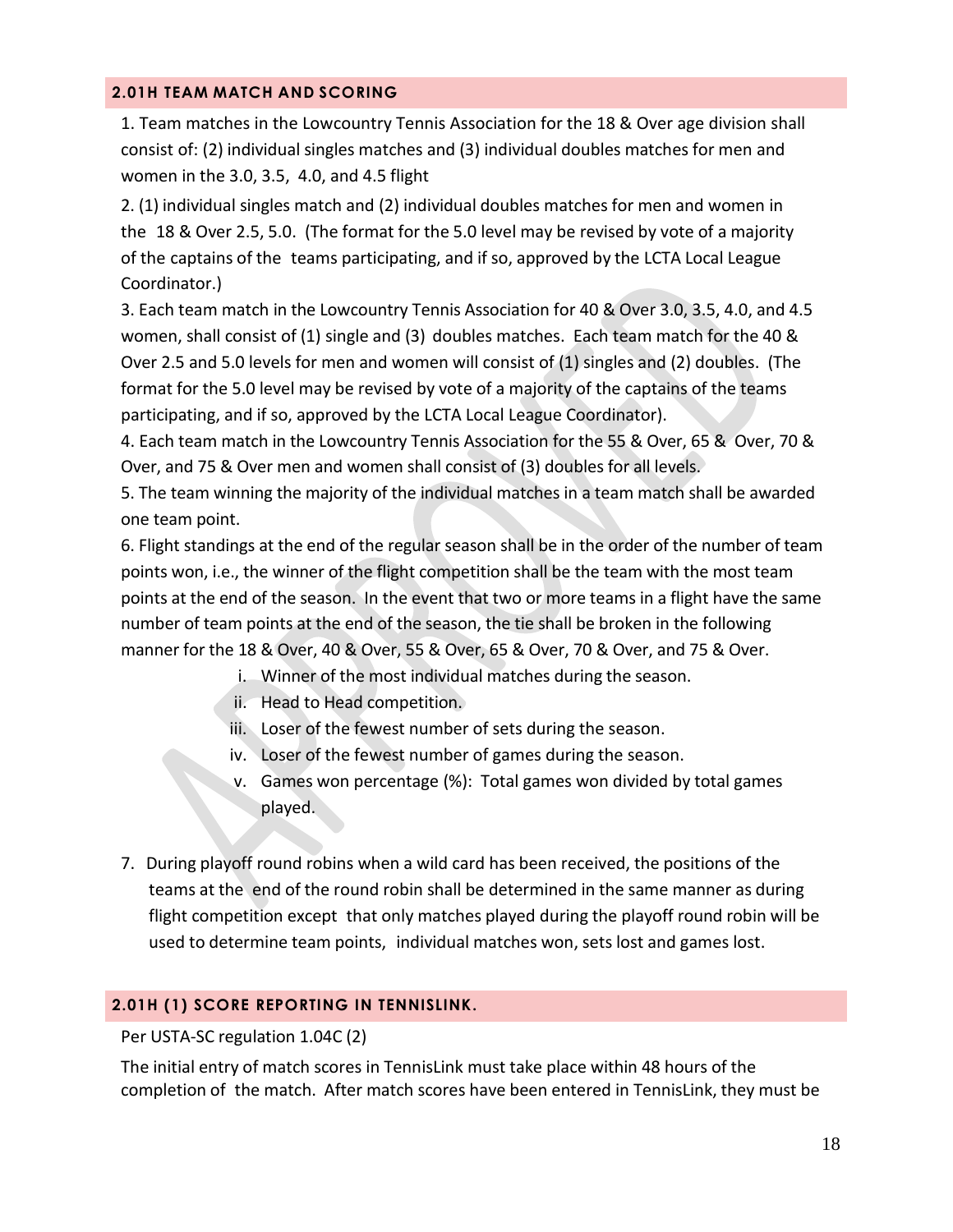confirmed by the opposing team within 48 hours of the initial entry, or the initial score will automatically be considered valid. Failure to comply may subject teams to a grievance and/or double default.

1. While either team may enter the score, it is recommended that the captain or cocaptain of the winning team enter the score.

2. If match scores are not entered into TennisLink within 48 hours, a team may receive a warning. Any additional occurrences of not entering the score within 48 hours of match completion may result in the match being excluded when determining the division/flight standings.

3. The captain of the losing team (or the team not entering the results in TennisLink) will verify that the scores have been entered correctly. The verifying captain will either confirm, through TennisLink, that the match score as reported is accurate, or will dispute the score if he/she believes an error has been made and that the reported score is incorrect.

4. The verification of the match score must be completed within 48 hours of the score being entered into TennisLink. After 48 hours, the reported score will be assumed to be correct, and there will be no opportunity to correct a score even if it is wrong.

5. It is strongly recommended that the two captains compare notes at the end of the match in order to decrease the probability of an erroneous score being entered into TennisLink.

#### <span id="page-18-0"></span>**2.01I TEAM LINEUPS**

1. Strength sheets will not be used in the Lowcountry Tennis Association.

2. The two team captains shall exchange their team lineups in writing simultaneously, prior to the beginning of the team match but no later than the scheduled start time of the match. No substitution may be made in an individual match after the lineup has been presented, except for injury to, illness of, disqualification or no-show of a player. In the event of illness, injury, disqualification, or no-show of a player prior to the start of an individual match (once the lineup as been exchanged), a team may substitute a player in the affected position within the 15-minute default time, using a player not already listed on the lineup. If no substitution can be made, the affected position will be defaulted. If a team has a default, the opposing team will have the opportunity to adjust their scorecard either in doubles by moving the third-place position to the second-place position or in singles by moving the second-place position to the first-place position.

3. Starting Match Play. All individual matches will begin (i.e., the first serve will be attempted) within fifteen minutes of the scheduled start time. All warm-ups, including service warm-ups, must be concluded prior to fifteen minutes after the scheduled start time. Exception: All players will be allowed a five-minute warm-up even if this means starting the match after the mandatory start time.

Captains that exchange lineups after the posted start time / begin play later than 15 minutes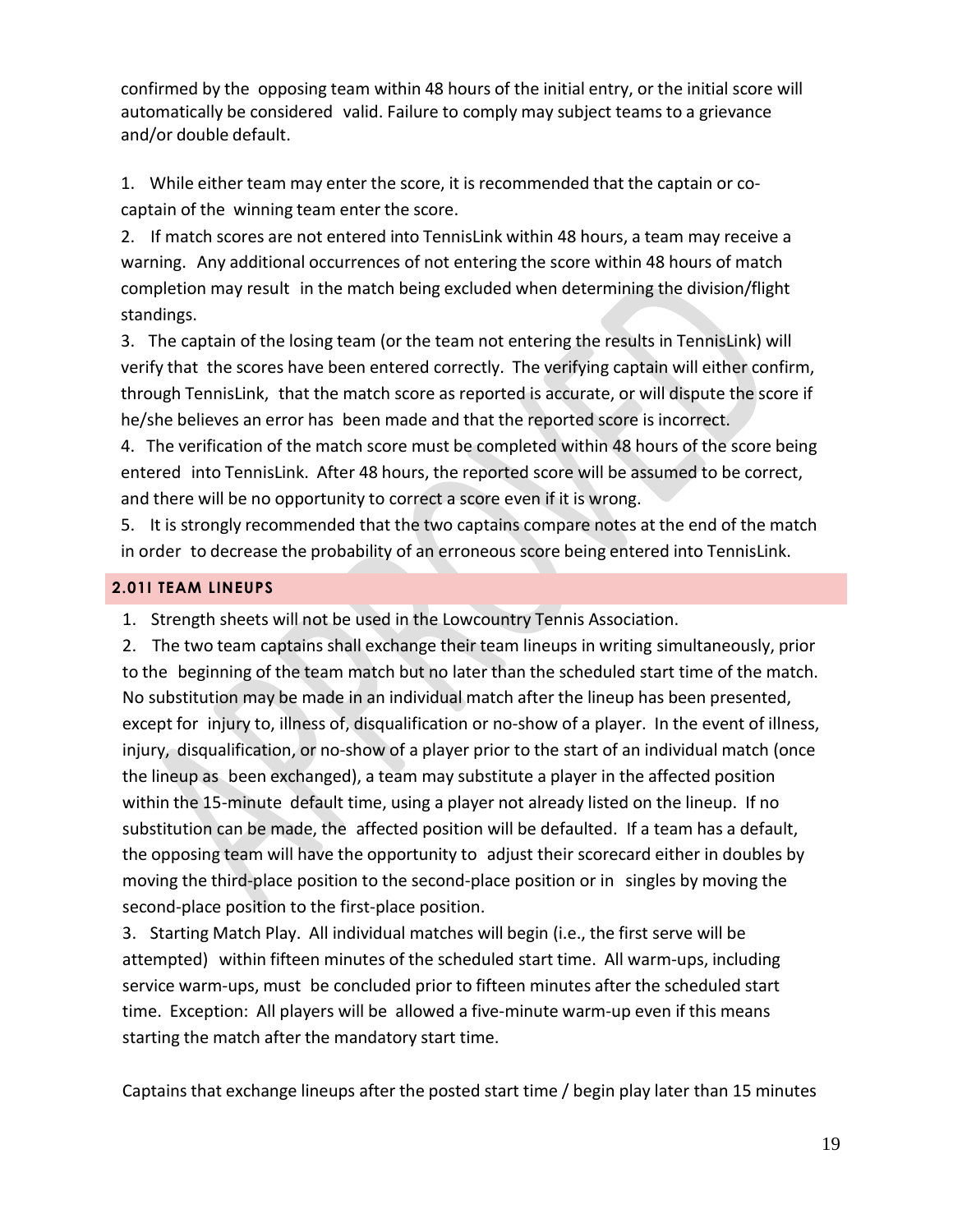after the posted start time are in violation of LCTA rules and therefore subject to grievance, which can even be filed by captains of teams who play after your matches are *over.* We encourage Captains to exchange lineups 5 minutes before the scheduled match time so the matches can begin.

- 4. There are two situations that delays in starting play MAY be accommodated:
	- a. An unexpected, verifiable public situation (major accident, road closed, traffic rerouted) if the player communicates with their captain and the captain is able to communicate the situation to the other captain by scheduled start time. The late player is to stay in communication in transit. The delay will be considered for that position(s) only. All other matches shall start within 15 minutes of the scheduled start time. The maximum waiting time before default is 30 minutes after scheduled match time.
	- b. Courts are not available to begin any of the matches.
- 5. Defaults
	- a. An entire team default occurs when a team captain cannot field a majority of all positions for a team match.
	- b. Defaults must be given "from the bottom" except for examples such as : #3 doubles must be defaulted before the #2 doubles, and the #2 doubles must be defaulted before the #1 doubles may be defaulted.
	- c. To receive a win by default, the non-defaulting player or players must be present on court, ready to play. However, if a team captain advises his/her opponent in advance of the default, he/she, in effect, waives the requirement for the non-defaulting player(s) to be present in order to receive the default.
	- d. If a captain is advised prior to the match that the opponent must default one or more positions and that captain knows that he/she would also have had to default a position, it is incumbent upon that captain to demonstrate good sportsmanship and declare a double default rather than to accept the win.
	- e. If a team defaults an individual match during or prior to the line-up exchange, and inclement weather forces the match to be postponed before a point is played in any individual match, then the default is cancelled.
	- f. If both teams default the same position, neither team will receive a win and the scorecard will indicate a double default.
	- g. If a 18 & Over, 40 & Over, 55 & Over, 65 & Over, 70 & Over and 75 & Over team playing in the 2.5, 3.0, 3.5, 4.0, 4.5 and 9.0 flights defaults an excessive number of matches, (i.e., more than twenty percent of its scheduled individual matches, during the season), none of that team's individual matches for the entire season will count in the league results. Example: If there are ten scheduled matches for a 3.5 55 & Over League team, there will be 30 scheduled individual matches. If a team were to default 6 or more individual matches, none of the team's individual matches for the entire season would count except for determining computer ratings.
	- h. By joining the Lowcountry Tennis Association, a team is making a commitment to play every match. In accordance with USTA SC 2.01C(5) If a team defaults an entire match. A 'team default' occurs when a team defaults 3 or more individual matches in a 5-court team match, or a team defaults 2 or more individual matches in a 3-court team match or a 4 court team match. If a team commits a 'team default for any reason during round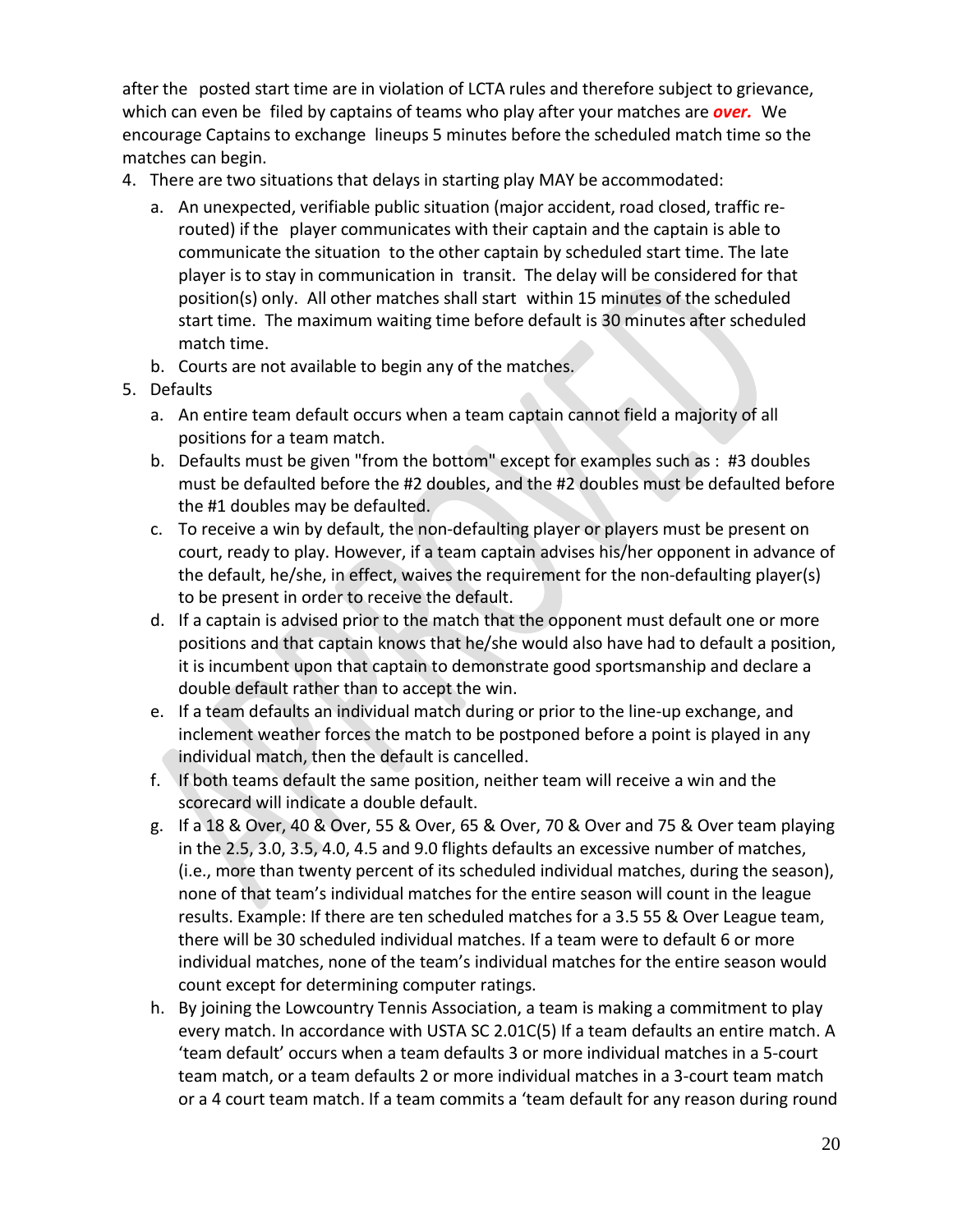robin play, all matches for the defaulting team already played or to be played shall be null and void when determining standings but will be used for ratings and advancement purposes. If all teams with a mathematical chance to advance have played the defaulting team in good faith, those matches shall stand as played when determining standings. Teams that default an entire match are expected to play the remainder of their schedule. A grievance will be filed against a team that is assessed a team default.

Defaulted matches received will be used for qualifying purposes for players advancing to Championship play. If there is a full team default in a double or triple round robin, only the RR tier/segments that have the full team default will be impacted. Each of the Round Robin segments will be treated as whole and separate within the local league flight. If the first RR

was finished and the full team default occurred during the 2<sup>nd</sup> RR then all matches for the first RR would stand.

A grievance may be filed against any team which defaults an excessive number of its individual matches or which defaults an entire team match. The situation will be assessed by the Grievance Committee and penalties imposed as appropriate. Penalties could include barring the team and/or its players from participating in future Lowcountry Tennis Association league tennis play for a specified period of time.

i. For FALL SEASON ONLY: The total team default rule will not be enforced. However, teams are strongly encouraged to play all positions in all matches.

#### <span id="page-20-0"></span>**2.01J PLAYER PARTICIPATION**

1. Individuals may not play at the same NTRP level on more than one team in an age division in the same local league. Individuals, however, may play on more than one team in a NTRP level within an age division in the same season provided it is in separate local leagues. A player may play on more than one NTRP level in any age division, if age applicable, in the same local league during the season.

2. As per USTA-STA, there is no residency requirement for players. The team home facility must be in LCTA's geographic area – Berkeley, Charleston, Colleton, and Dorchester counties. USTA-SC is not assigning teams in 202*2*; but if a team is assigned *and* chooses to play in the LCTA and LCTA accepts the visiting team, the visiting team must play its home matches at an LCTA tennis facility.

3. Regulations concerning playing on two or more teams at the USTA-SC Championships will be included in the 202*2* USTA-SC Championship Procedures. Captains and Players advancing on two or more teams are strongly advised to read and understand the USTA-SC regulations and Championship Procedures.

### **2.01K INCLEMENT WEATHER 2.01K(1) INCLEMENT WEATHER DURING REGULAR SEASON**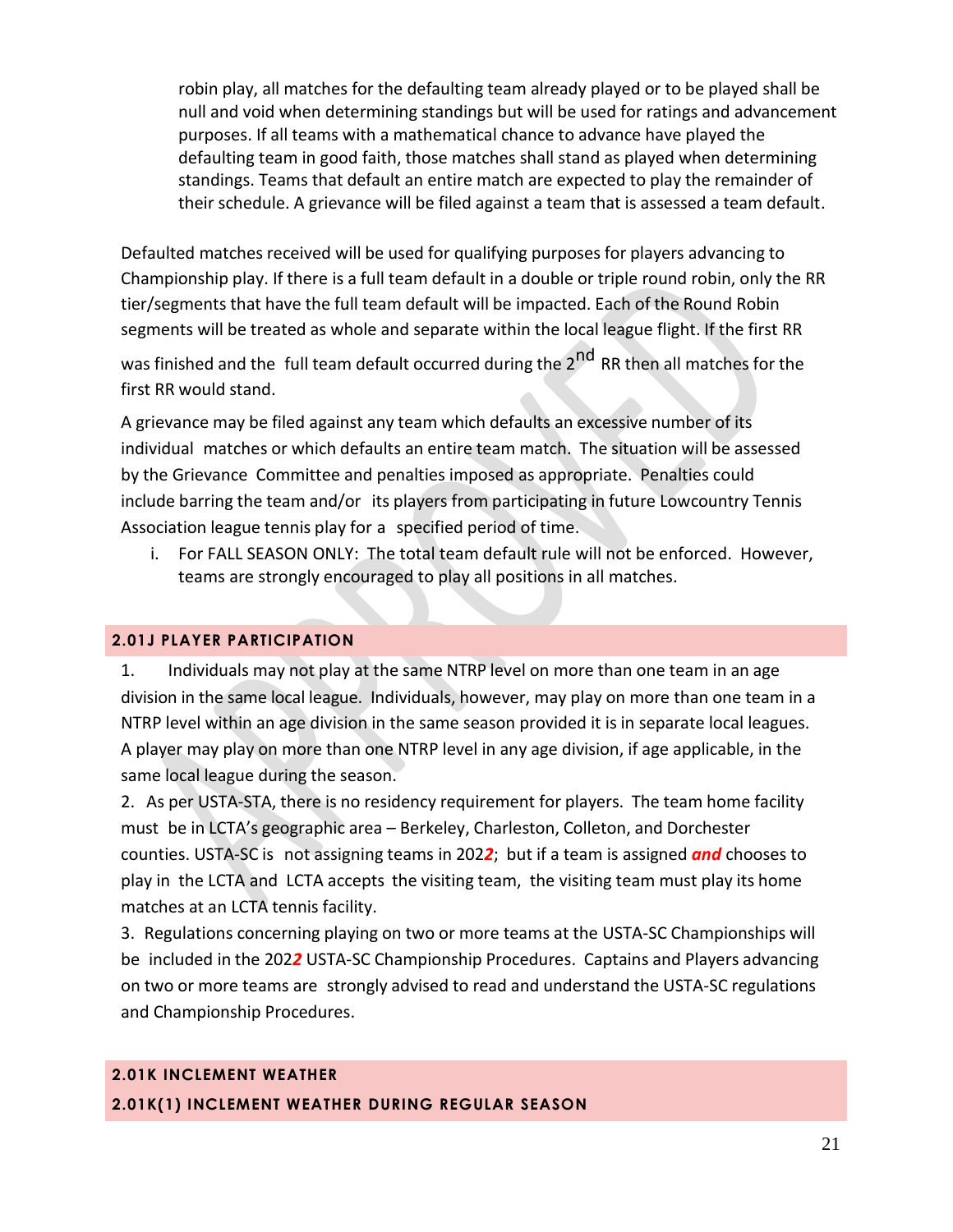1. It is the responsibility of the home team captain to determine if weather conditions warrant the postponement of a regular season team match. If teams have assembled and have started play or are waiting to start play, they should be prepared to wait one hour to determine if the courts are playable. It is recommended the home team captain consult with the visiting team captain prior to making the "play/no play" decision, especially if match play has already begun.

2. If match play has not begun (i.e., no individual match has started), the team captains will decide, within 48 hours, on a mutually agreeable make-up date and inform the level coordinator. This make-up date must be within two weeks of the scheduled date of the postponed match. In the event a match to be made-up occurs at the end of the season and the match directly affects the flights participation in the local league playoffs, with the Flight coordinators assistance and direction, the match will be made-up within a 72-hour period so that local league playoffs can proceed as planned. If the two captains cannot mutually agree on a make-up date that will be within the 14 days, the match is automatically set by the league for the first following Saturday at 2:00 PM at the Home Team courts location.

Captains are encouraged to play all positions at the same time, just as they would in a regularly scheduled match; however, this is not a requirement. Team lineups on the make-up day do not have to be the same as they were on the day of the postponement even if the lineups had already been exchanged, and any defaults given during or prior to the line-up exchange are cancelled.

Once the make-up dates are established, those are considered to be the official match dates and they are not able to be postponed unless there is inclement weather on those dates. The coordinator should be informed of the makeup date in writing via email. If the match is rained out on the makeup date, the 2-week rule is reset from the date that was communicated to the coordinator. If the coordinator is not informed, the teams will be held to the 2-week makeup from the original match date. If one team shows for an individual match and the other does not, the match will be recorded as a default by the team that did not show. If it rains on Saturday, the match is rescheduled for the following Saturday at 2:00 pm unless both captains agree to another day and/or time prior to that. Coordinators have the responsibility to ensure these requirements are met.

3. If match play has begun (i.e., at least one point played in one individual match), completed matches will stand as played, incomplete matches must be resumed by the same players at the exact set, game and point score as when play was halted, and matches not started will be played by the individuals listed on the line-up without any substitutions. Defaults given prior or during the line-up exchange will stand. The incomplete matches or matches that have not started matches do not have to be played at the same time and date but can be arranged by the individuals involved in each of the individual matches. The decision when individual matches will be resumed must be made within 48 hours and the matches played within 14 days (within 72 hours if at the end of the season and it affects who will participate in the local league playoffs) or the match will be set by the league automatically on the first following Saturday at 2:00 PM at the Home Team courts. Once the make-up dates are established and the flight coordinator is informed, those are considered to be the official match dates and are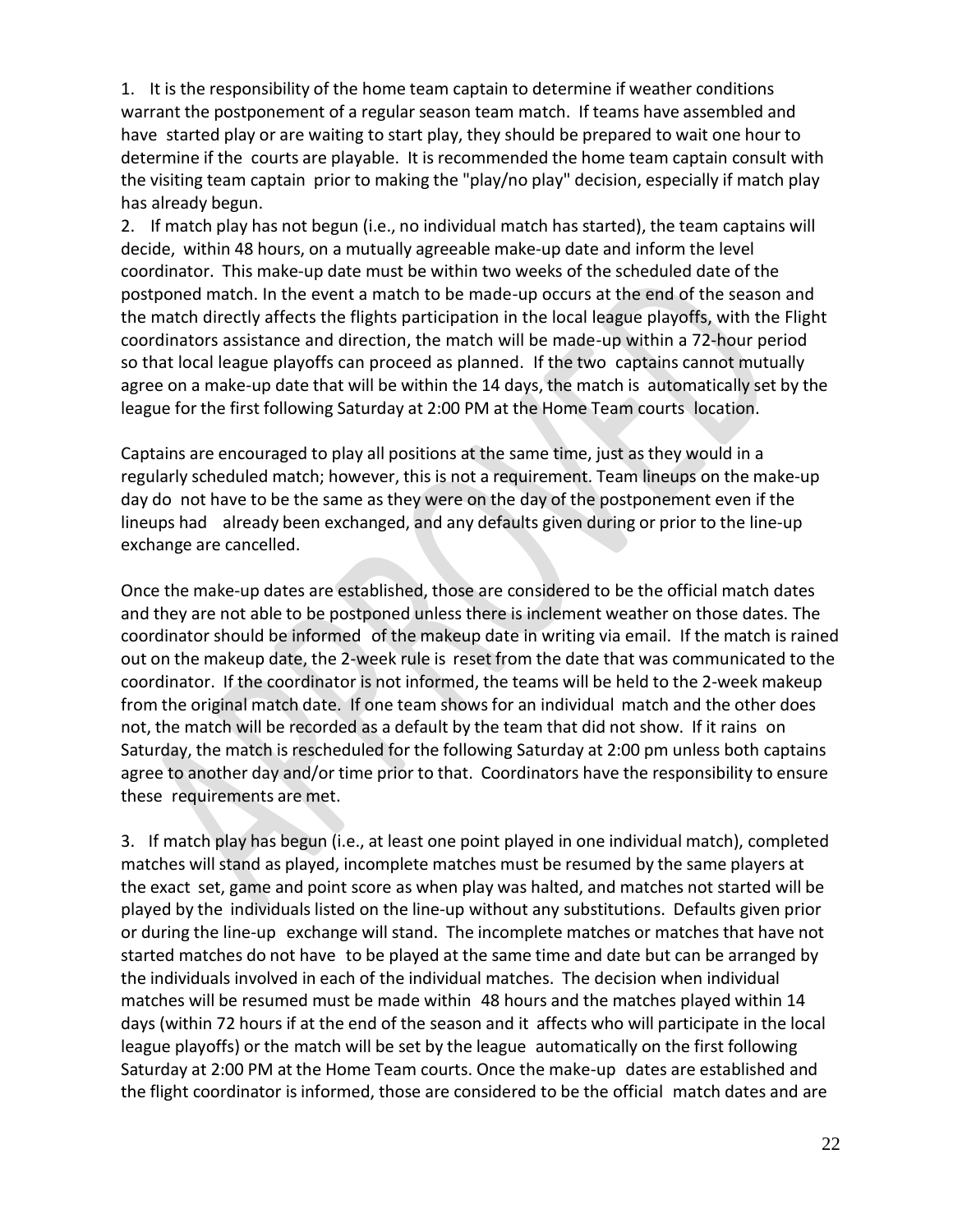not able to be postponed unless there is inclement weather on those dates. If one or both teams in an individual match do not show to play on the agreed upon or league established make-up date, there are three possible outcomes:

- a. If an individual match had started prior to the inclement weather and if one team shows for the make-up match and the other does not, that position will be recorded as a retirement by the team that did not show, with the score being entered as it was when play was interrupted;
- b. If an individual match had not started prior to the inclement weather and if one team shows for the make-up match and the other does not, that position will be recorded as a default by the team that did not show;
- c. If neither team shows for the match, the individual match will be scored as a double forfeit.
- d. If it rains on Saturday, the match is rescheduled for the following Saturday at 2:00 pm unless the players involved agree to another day and/or time prior to that. Coordinators have the responsibility to ensure these requirements are met.
- e. For FALL SEASON ONLY: The two-week deadline will not be enforced. However, teams are strongly encouraged to play all matches in the schedule by the end of the season.
- 4. If a Flight BYE week date is included in a flight schedule, the Flight BYE week date will be initially designated as the Flight make-up date for matches that are postponed due to inclement weather in that flight schedule. Upon postponement, captains must immediately (within 48 hours) contact the flight coordinator and either:
	- a. Accept the scheduled Flight BYE week date for their *make-up date*, which will become the official date for the make-up match or
	- b. Re-schedule the make-up date within the allocated two-week make-up time frame allowed under LCTA make-up regulation; at which point that date will become the official date for the make-up match.
	- c. If captains do not contact their flight coordinator as above, the Flight BYE week (if still available) will be designated as the official make-up date for the postponed match. Once the date has been set, the make-up date cannot change unless there is inclement weather on that date; which would result in rescheduling the make-up match.

#### <span id="page-22-0"></span>**2.01K(1) INCLEMENT WEATHER DURING LOCAL CHAMPIONSHIPS**

1. During local championships, it isthe responsibility of the level coordinator to decide when a match must be postponed due to inclement weather. There is no maximum wait time, but it is at the discretion of the level coordinator to decide when players should be released.

2. Make-up times and dates for postponed playoff matches will be determined by the level coordinator. Completed matches will stand as played; incomplete matches must be resumed by the same players at the exact, set, game, and point score as when play was halted; and matches not started must be played using the same players aslisted on the line-up at the time of the line-up exchange. In the event that postponement begins prior to the start (playing at least one point) of an individual match, the line-ups may be changed, and defaults given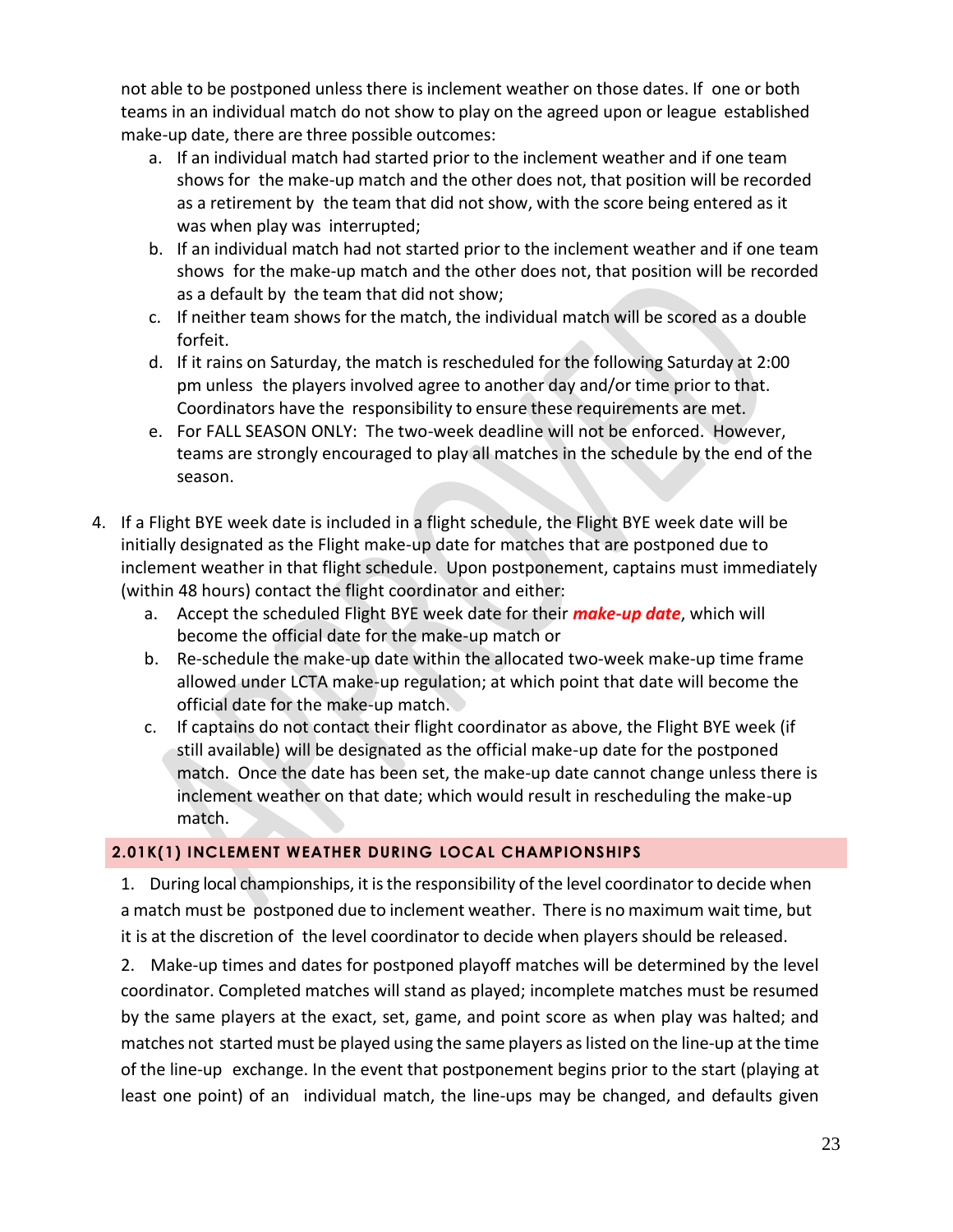during or prior to the line-up exchange are cancelled. Every effort will be made to play the make-up no later than the following day, subject to court availability. (It may be necessary to shift playoff sites and court surfaces.) All postponed individual matches whether in progress or not at the time of postponement will recommence at the same time.

#### <span id="page-23-0"></span>**2.01L REGISTRATION**

1. Teams will register for play in the LCTA 202*2* Spring tennis program by entering their rosters in TennisLink no later than January *16*, 202*2*. No new teams may be established after that date unless a waiver is received from the LCTA Local League Coordinator. Teams will register for play in the LCTA Adult 65 & Over and Adult 75 & Over beginning July *2*, 202*2 & August 19, 2022, respectively.* No new teams may be established after *September 23, 2022* unless a waiver is received from the *USTA SC District League Coordinator (DLC).* 2. A roster will be considered valid on January *16*, 202*2*, *July 2, 2022,* and *August 19,*  **2022**, if it has at least eight, seven, six, or five players depending on age group and level.

3. A player may be added to a team roster until the date of that team's last scheduled regular season match but must participate in 2 regular season matches to be eligible for local playoffs.

4. A player may not play for a team until the player has been entered on the roster. If a player is not on the roster at the start time of a match and plays in that match, the individual match will be considered to be a default.

5. To be listed on a roster, a player must:

a. Be a paid-up member of the USTA. (In accordance with USTA/SC regulations, all players for the 202*2* season must have their memberships paid-up through the LCTA local league season, i.e., April 30, 202*2* for *the* Spring League and December 12, 202*2* for Fall League. TennisLink will not allow a player to be added to the roster if this requirement is not met.

b. Pay a \$15 fee through TennisLink. This fee is collected each time a player's name appears on a roster. The entry fee consists of the following elements *for Spring, Mixed and Combo*: \$6 to USTA/SC to support league tennis operations in South Carolina; \$6 to LCTA to support league tennis operations in our local league; and \$3 to support the operation and maintenance of TennisLink. *The entry fee consists of the following elements for 65 & 75 and Over and Fall: \$1 to USTA/SC to support league operations in South Carolina; \$11 to LCTA to support league tennis operations in our local league; and \$3 to support the operation and maintenance of TennisLink.* 

c. Be on a team that plays at or above the player's current rating as indicated in TennisLink. A player may play at a level higher than his/her rating. Players without a rating in TennisLink must self-rate, using the National Tennis Rating Program standards, before registering for a team. Those self-ratings will be in effect for two years or until the player generates a computer-based rating.

#### <span id="page-23-1"></span>**2.01M RESCHEDULING DUE TO CONFLICTING EVENTS**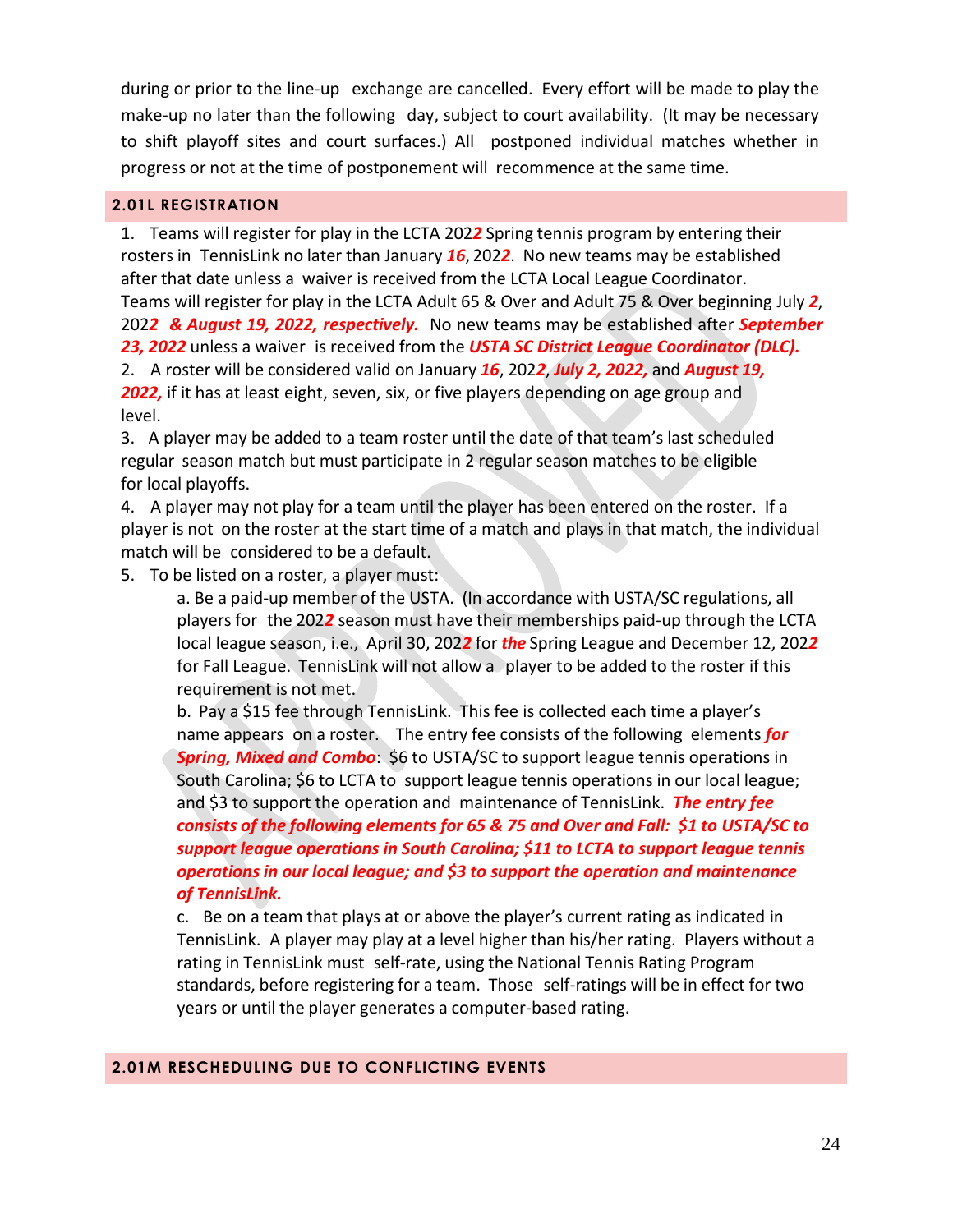During the season, it is quite possible that a team will have a scheduled match that conflicts with championship play (i.e., Local championships, State Championships, Sectional Championships, or National Championships) or play on a team that is representing the LCTA in tennis competition (such as the Southern Cities Championship). The captain of the team may request that the match be rescheduled, and the request must be granted by the opposing captain in the following circumstances.

- 1. The team has three or more players participating in the conflicting event.
- 2. The team has two or more players participating in the conflicting event in 18 and Over or 40 and Over 3.0, 3.5, 4.0 or 4.5 team with 10 or fewer players on the roster.
- 3. The team has 2 or more players participating in the conflicting event in the 18 and Over 2.5 or 5.0 with 7 or fewer players on the roster.

When that occurs, the captains should make every effort to reschedule the match to a date prior to the originally scheduled date. If that is not possible, then the rescheduling must occur as indicated in paragraph  $2.01K(1)(b)$  for a match that is totally postponed due to rain. (If a league match is scheduled to be played in the morning and the competing event is a local league playoff match to be scheduled at 5:00 p.m. or later, that does not constitute a conflict for the purposes of this rule. Neither does this rule apply to conflicts with local sanctioned or unsanctioned tournaments though captains may opt to reschedule such matches if mutually agreeable to both captains.) Players may play on more than one team during local championships, but no accommodation shall be given for scheduling purposes.

#### <span id="page-24-0"></span>**2.03 AREA, SECTIONAL, AND NATIONAL LEAGUE CHAMPIONSHIPS**

#### **2.03A ELIGIBILITY FOR ADVANCEMENT**

Players must have participated in a minimum number of 2 matches to play in LCTA local playoff, state (District), and sectional competition. Retirements, both given and received, are considered as participating in a match. One of these matches can be a default received, but defaults given do not count towards meeting this requirement. In order for a player to participate in the National Championships, he/she must have played (one default received counts towards advancement) in at least three matches, including state and sectional championships.

## <span id="page-24-1"></span>**2.04 LEAGUE NTRP DYNAMIC DISQUALIFICATION AND APPEAL PROCEDURES 2.04A NTRP DYNAMIC DISQUALIFICATION PROCEDURES**

During local league competition and at every level of championship competition below national championship, computer ratings will be calculated for all players to determine if any players have reached the disqualification criteria using the USTA NTRP Computer Methodology Procedures.

Players will be NTRP disqualified if they reach the disqualification level three times based on all matches reported in the national database. There will not, however, be any disqualification of a player with a C (year-end computer rating not including a rating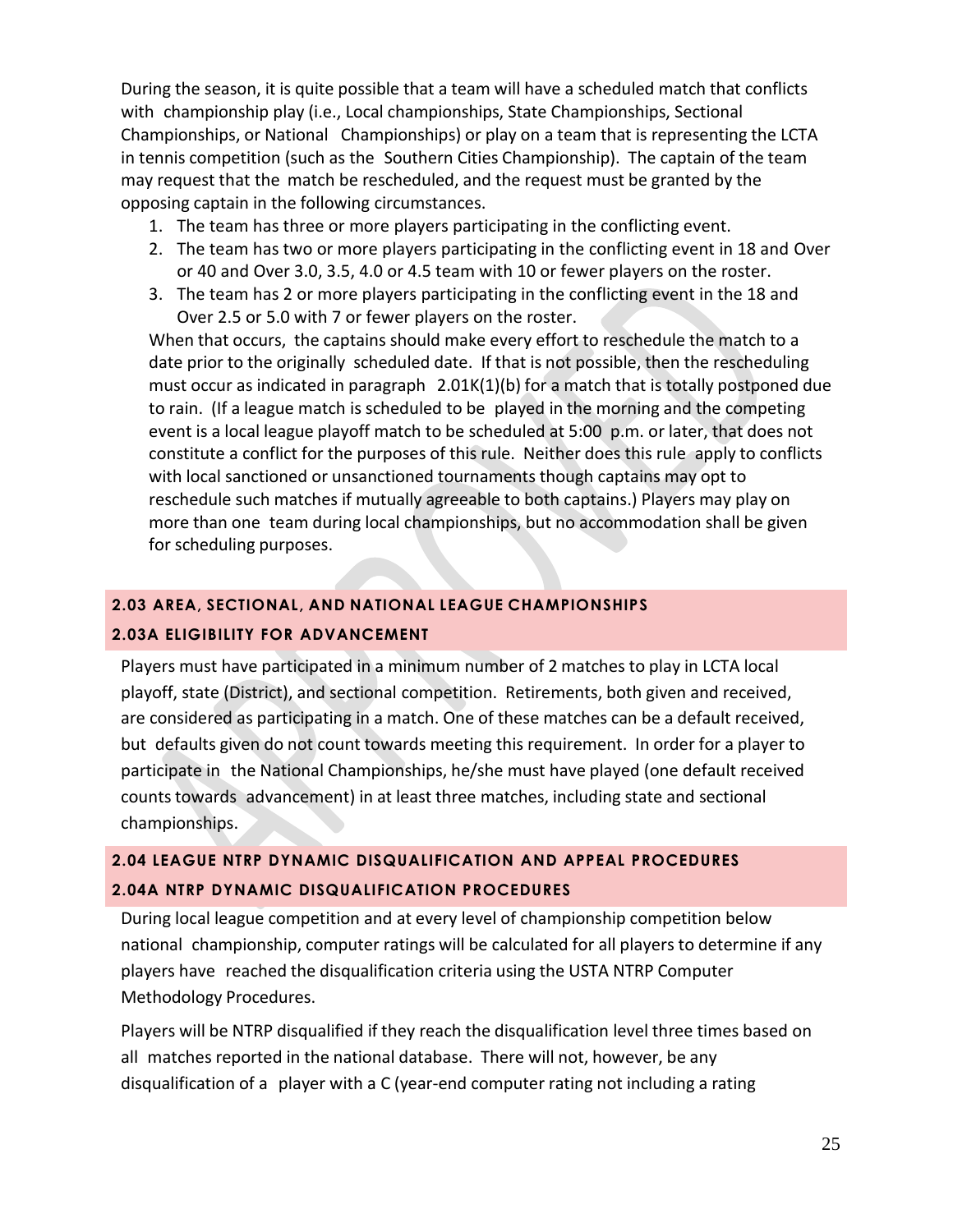resulting only from play in mixed doubles) rating.

#### **2.04B LOCAL LEAGUE NTRP DISQUALIFICATION**

Players who are NTRP dynamically disqualified will be notified by the Sectional League Coordinator or designee and have the right to a review in accordance with the procedures in Reg. 2.04C – *NTRP Dynamic Disqualification Review Procedures*.

#### <span id="page-25-0"></span>**2.04C NTRP DYNAMIC DISQUALIFICATION AND APPEAL PROCEDURES**

If the player or the team captain of a player disqualified in the local league desires a review of the NTRP Dynamic Disqualification, he/she must submit a written request to the Southern Tennis Association within the time limit set by the NTRP Committee of notification of the disqualification.

#### <span id="page-25-1"></span>**2.04D SCORING PROCEDURES**

This section replaced by the Sectional Rule as posted in green below. Beginning with the 2016 season, matches shall not be reversed.

If a self-rated (S) or Medical Appeal player is promoted from a particular level of play, the player shall cease play immediately from the NTRP level being promoted from and graduate to the next higher NTRP level. All prior matches shall stand in good faith.

Captains and/or teams with 2 or more promoted players within a 12-month period may be subject to an NTRP Grievance and subsequent suspension from USTA Leagues.

#### <span id="page-25-2"></span>3.00 GRIEVANCE PROCEDURES

#### <span id="page-25-3"></span>**3.01 GRIEVANCE COMPLAINTS**

Grievance complaints may be filed not only for infractions of the regulations but also for failing to abide by good conduct, fair play, and good sportsmanship. Such grievances must be filed in writing with the chairman of the Lowcountry Tennis Association Grievance Committee prior to commencement of the next team match involving such player or team, or within 24 hours after the end of local league play, whichever occurs first, except a complaint based on ineligibility may be filed at any time after learning the person is ineligible.

With the approval of the USTA SC District League Coordinator, the Lowcountry Tennis Association Grievance Committee consists of five or more Lowcountry Tennis Association members appointed by the Lowcountry Tennis Association President/Local League Coordinator. The chairperson and at least two additional members will confer to decide any grievance appeal submitted to the Committee. The members are: Chairperson- Nancy Pitcairn; Members – Steve Speer, Lisa Deidrick, William Snead, Becky Williamson, Jim Gooden and Steve Wilson.

The decisions of the Lowcountry Tennis Association Grievance Committee may be appealed. With the approval of the USTA SC District League Coordinator, the Lowcountry Tennis Association Appeal Committee consists of five Lowcountry Tennis Association members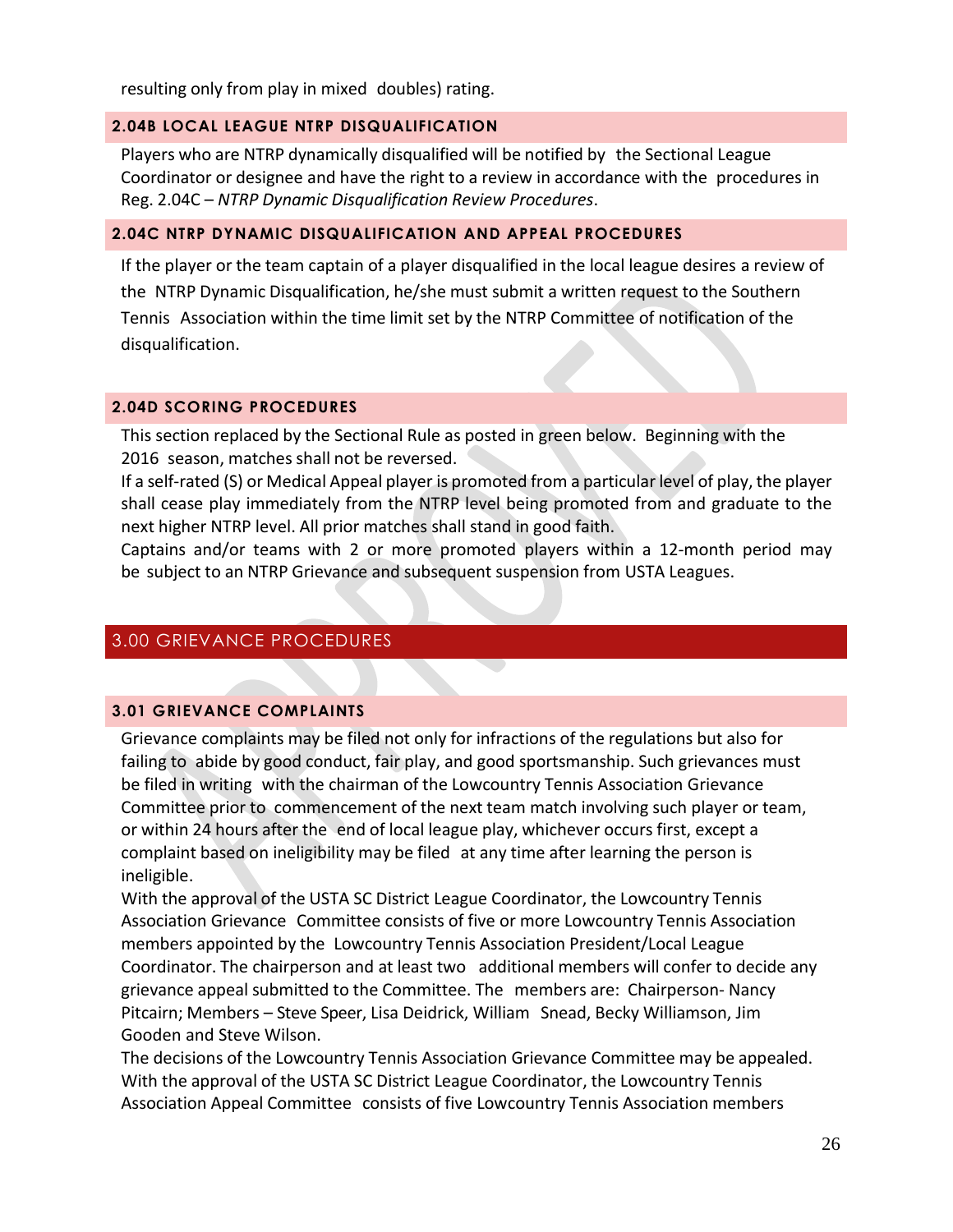appointed by the Lowcountry Tennis Association President/Local League Coordinator. The chairperson and at least two additional members will confer to decide any grievance appeal submitted to the Committee. The members are: Chairperson- Donna Brown; Members – Bill Ennis, Judi Fillinger, and Art Welling, and Rob Eppelsheimer.

If a conflict of interest arises from any grievance or grievance appeal committee member, the local league coordinator may at their discretion appoint additional committee members to fill the temporarily vacated slot.

#### <span id="page-26-0"></span>**3.01A GRIEVANCE COMPLAINTS DURING LOCAL CHAMPIONSHIPS**

1. Filing a Grievance. Grievance complaints may also be filed during the LCTA Playoffs. A complaint against an individual or team may only be filed by the team captain of the team who has competed in the match where the alleged violation occurred, the league coordinator, or the Playoff Director. These complaints must be submitted, in writing, within thirty minutes of the end of the team match to the Playoff Director (or his/her designated representative). When such a grievance is filed, the next round of play will be delayed for all teams until the grievance is decided.

2. Playoff Grievance Committee. Prior to the playoff, a three-person Playoff Grievance Committee will be designated, and the captains participating in the playoff will be advised of its composition. Normally, the Playoff Director will be one of the members of the Committee. Members of the Playoff Grievance Committee need not be at the site during the playoffs but must be available by telephone throughout the playoff competition. Whenever possible, the Playoff Grievance Committee should meet at the playoff site if a grievance is filed, but participation by telephone is allowable if necessary. The decision of the Playoff Grievance Committee shall be by majority vote.

3. Filing an Appeal. Any party to a grievance complaint may appeal the decision, in writing, within 30 minutes following the rendering of the grievance committee decision. Prior to the playoff, a three- person Playoff Grievance Appeal Committee will be designated, and the captains participating in the playoff will be advised of its composition. Members of the Playoff Grievance Appeal Committee need not be at the site during the playoffs but must be available by telephone throughout the playoff competition. Whenever possible, the Playoff Grievance Appeal Committee should meet at the playoff site if a grievance appeal is filed, but participation by telephone is allowable if necessary.

The decision of the Playoff Grievance Appeal Committee shall be by majority vote and the decision of the Grievance Appeal Committee isfinal and binding. Play will not recommence until the Grievance Appeal is decided.

#### <span id="page-26-1"></span>**3.01B GRIEVANCE COMPLAINTS CONCERNING LCTA LEAGUE ADMINISTRATION**.

Any grievance pertaining to administration of the League Program at any level shall constitute an Administrative Grievance. Captains and committee members are not subject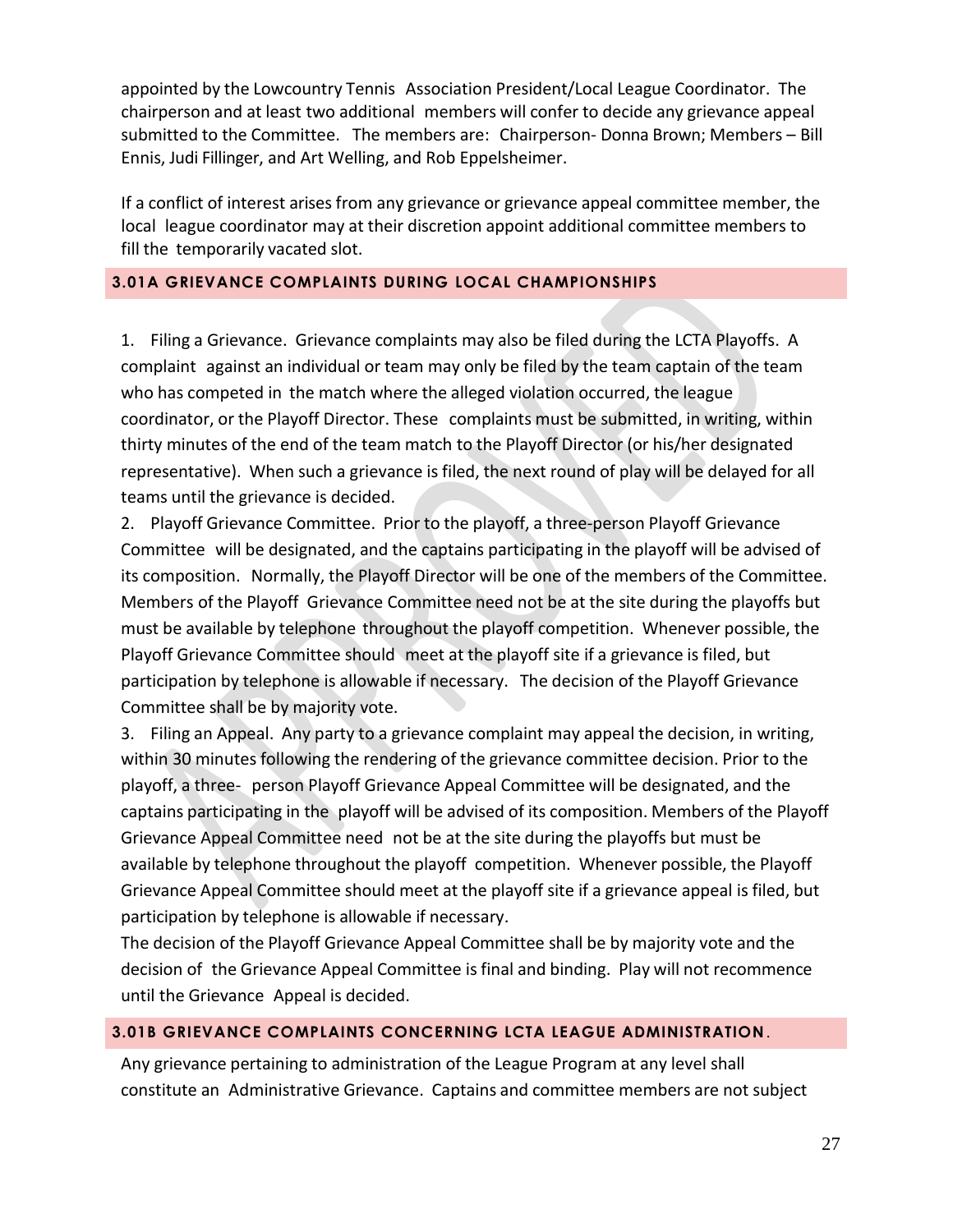to Administrative Grievances.

#### <span id="page-27-0"></span>**3.01C NTRP ELIGIBILITY GRIEVANCE COMPLAINT**

Self-rated players who enter the USTA League Tennis Program by misrepresenting their actual skill level are considered to have violated the standards of good conduct, fair play, and good sportsmanship, and may be subject to a grievance complaint and possible disqualification.

Grievances against such players may be filed by the Local League Coordinator, a team captain, or a tournament committee. Such grievances will be reviewed and decided by a NTRP Eligibility Grievance Committee appointed and convened by the Section League Coordinator. These complaints should be first delivered to the Local League Coordinator, who will forward them to the USTA SC District League Coordinator, who will forward them to the Section League Coordinator who, in turn, will forward them to the Southern NTRP Eligibility Grievance Committee Chairman.